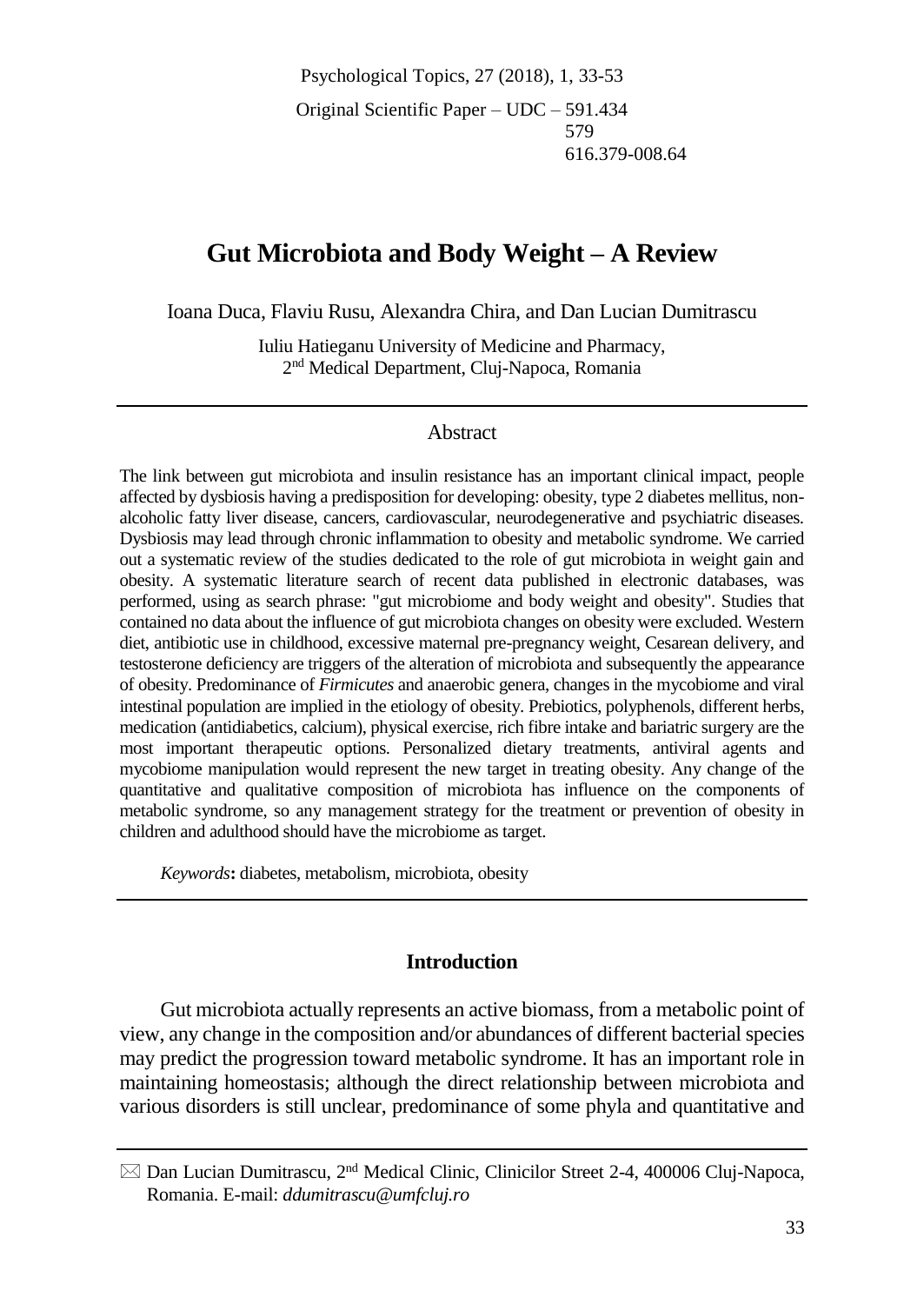both qualitative imbalance of different species has an important impact on creating a chronic inflammatory state, which leads to obesity and diabetes. The human gastrointestinal microbiota consists of  $10^{14}$  microorganisms/ml of luminal content, belonging to over 5000 bacterial species, 90% of them belong to the *Bacteroidetes phyla*. The link between gut microbiota and insulin resistance has an important clinical impact, people affected by dysbiosis have a predisposition for developing: obesity, type 2 diabetes mellitus (T2DM), non-alcoholic fatty liver disease (NAFLD), cardiovascular, neurodegenerative and psychiatric diseases (mental illness, dementia, depression), cancers (gastric, colorectal, esophageal, liver and pancreatic carcinomas) (Bruce-Keller et al., 2015; Koh et al., 2016; Saad, Santos, & Prada, 2016). The aim of this paper is to review the mechanisms of implication of microbiota in obesity, as well as the possible therapeutic strategies beneficial to lose weight, and to prevent/treat the components of metabolic syndrome by acting on the microbiome. The importance of microbiota implication in obesity has been described in different reviews up to now, among them the most important are: Saad et al. (2016), Oh, Ahn, and Cho (2016), Nehra, Allen, Mailing, Kashyap, and Woods (2016), and Ghazalpour, Cespedes, Bennett, and Allayee (2016).

#### **Methods**

A systematic literature search of recent data published in electronic databases, including PubMed and ISI Web of Science, was performed for all studies assessing the influence of gut microbiota changes on obesity (from  $1<sup>st</sup>$  January 2015 to  $1<sup>st</sup>$ October 2017). The search strategy included text terms and Medical Subject Headings (MeSH) for microbiota and obesity: "gut microbiome and body weight and obesity". The "related articles" function in PubMed was also used to identify articles not found in the original search.

### **Inclusion Criteria**

The inclusion criteria used were: abstracts and full-text journal publication, including data about pathogenetic mechanisms of gut microbiota in inducing obesity, and treatment options in the metabolic syndrome. Papers in English, French, German and Polish were included in the study, or in any other language, but with an English abstract. The titles and abstracts of all identified studies were reviewed and then confronted by independent authors (between 1<sup>st</sup> January 2015 to 31<sup>st</sup> December 2016 by: ID and FR, and between 1<sup>st</sup> January 2016 to 1<sup>st</sup> October 2017 by: AC and DLD) according to the Meta-analyses Of Observational Studies in Epidemiology (MOOSE) criteria.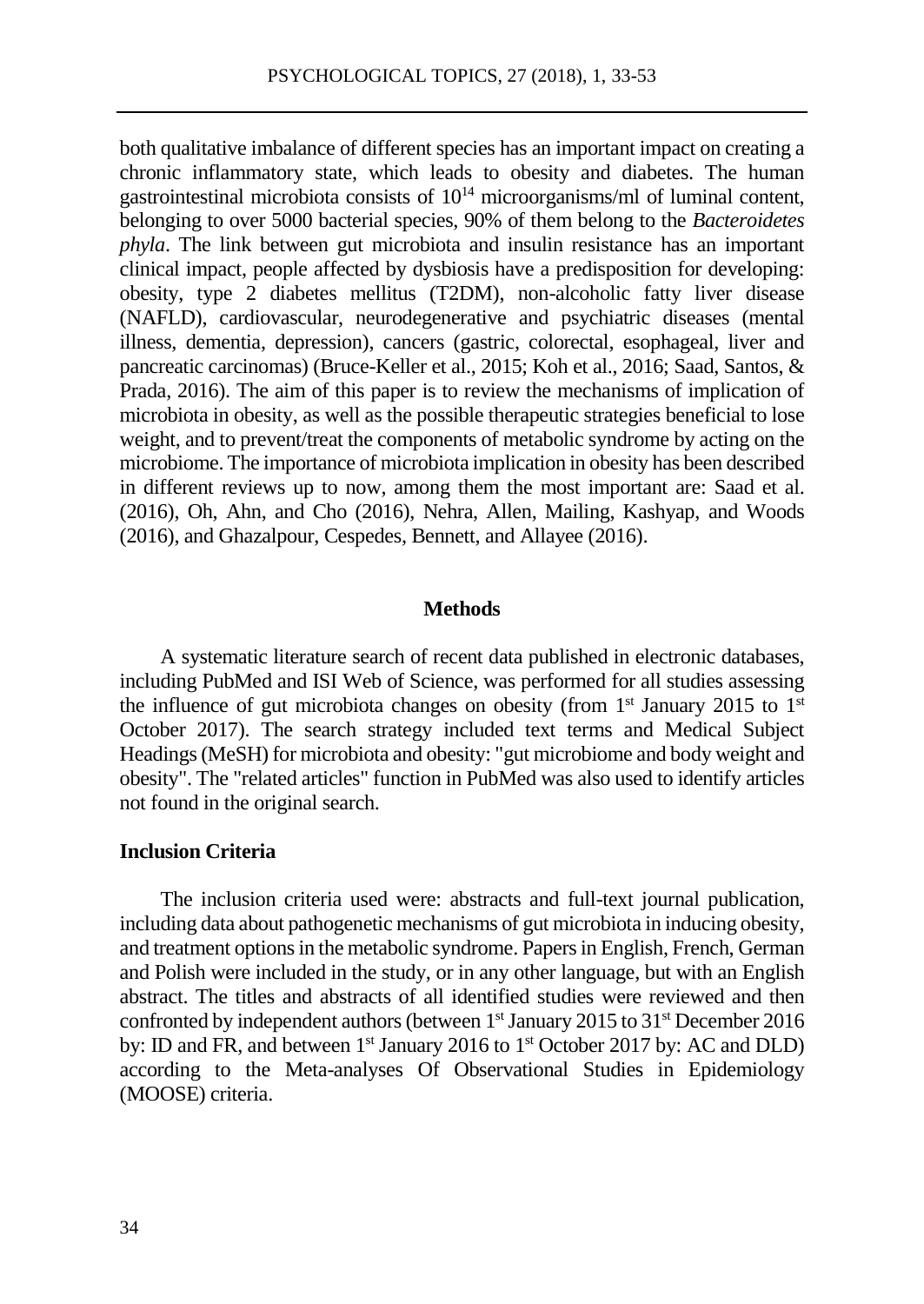## **Exclusion Criteria**

Studies were excluded if they were editorials or letters to the editor, or did not meet the inclusion criteria; these were papers containing general literature data about gut microbiota and obesity, but without mentioning any study or any precise therapeutic option for weight gain.

#### **Results**

The first search resulted in a total of 201 articles. After reviewing the abstracts, we kept 184 studies, which described the mechanisms of the gut microbiota implication in obesity and therapeutic options and thus met our inclusion criteria. Included articles were published between 1<sup>st</sup> January 2015 and 1<sup>st</sup> October 2017. The 17 excluded articles mentioned the implication of gut microbiota in obesity in general, or did not mention anything about the treatment, or did not have an available abstract.



*Figure 1.* The Selection of Papers for this Analysis.

## **Implication of Microbiota in Human Obesity**

## **Etiopathogenesis**

Davis, Yadav, Barrow, and Robertson (2017) showed that Westernized diet proved to be a more severe factor in causing dysbiosis as compared to an overweight or obese body mass index (BMI). One of the important triggers of childhood obesity is the antibiotic use, which increases the adipogenesis and alters the microbiota composition (Li, Wang, et al., 2017).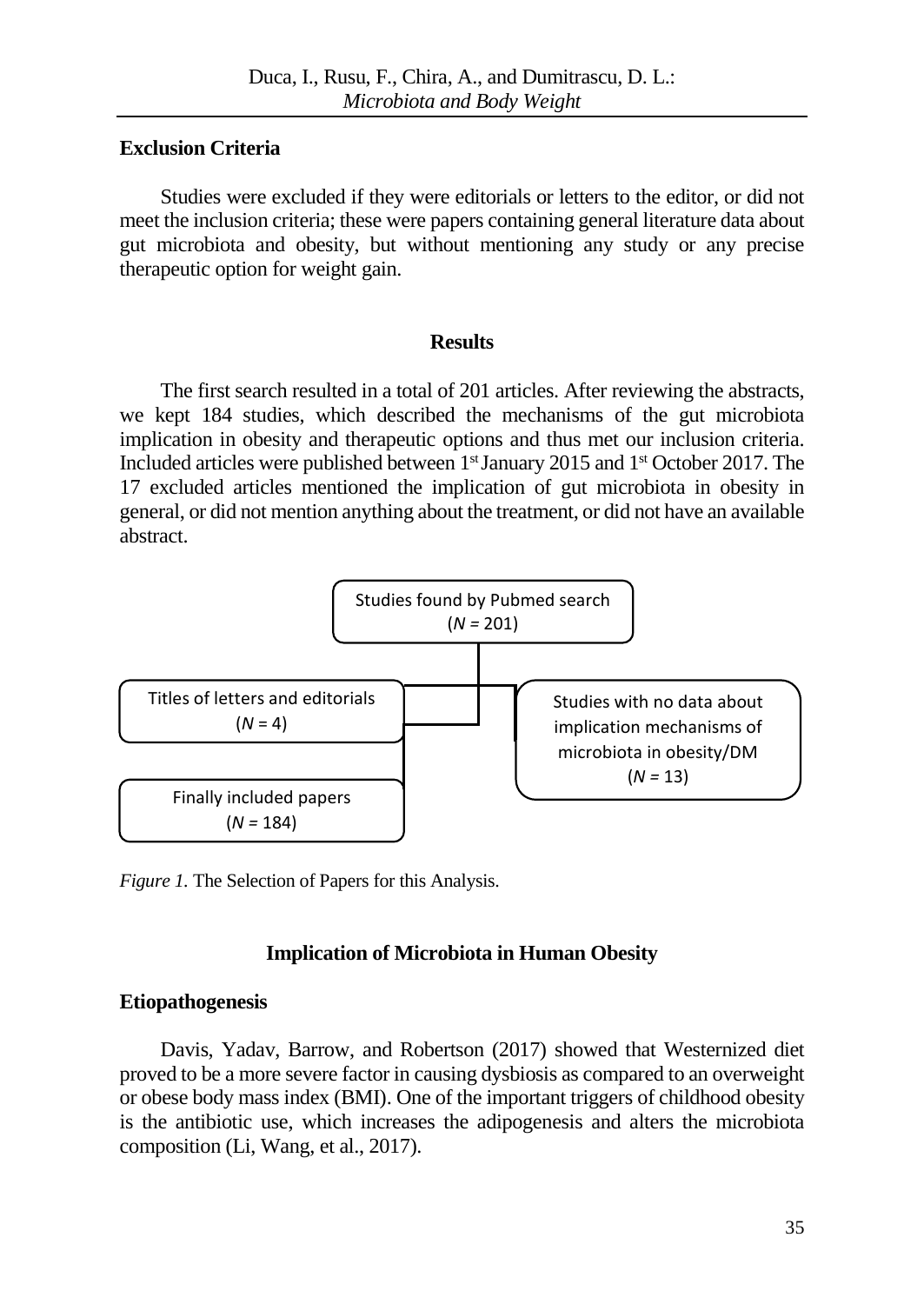# Table 1

*Obesity Studies on Humans*

|                 |                  |                     |                   | Influence/           |
|-----------------|------------------|---------------------|-------------------|----------------------|
| Study           | No. of patients  | Microbiota spp.     | <i>Outcome</i>    | modulation on/of     |
|                 |                  |                     |                   | microbiota           |
| Miller et al.   | 355 per- and     |                     | ODMA non-         |                      |
| (2017)          | postmenopausal   |                     | producer          |                      |
|                 | women            |                     | phenotype         |                      |
|                 |                  |                     |                   |                      |
| Menni et al.    | 1632             | Ruminococcaceae     | high microbiome   | 16S ribosomal        |
| (2017)          | healthy females  | Lachnospiraceae     | diversity, high-  | RNA gene             |
|                 | (TwinsUK)        | <b>Bacterioides</b> | fibre intake and  | sequence             |
|                 |                  |                     | <b>OTUs</b>       |                      |
| Bergeron et al. | 52               |                     | cardiovascular    | <b>TMAO</b>          |
| (2016)          |                  |                     | risk              |                      |
| Betancourt-     | <b>NR</b>        |                     | <b>NAFLD</b>      |                      |
| Garcia et al.   |                  |                     |                   |                      |
| (2017)          |                  |                     |                   |                      |
| Davis et al.    | 81               | Bacteroidetes-      | Westernized diet  |                      |
| (2017)          |                  | Firmicutes ratio    |                   |                      |
| Prescott        | <b>NR</b>        |                     | early-nutrition   |                      |
| (2016)          |                  |                     |                   |                      |
| Palleja et al.  | 13 morbid        | E. coli, Klebsiella | Roux-en-Y         | microbiota           |
| (2016)          | obesity          | pneumoniae,         | gastric bypass    | diversity increase   |
|                 |                  | Veillonella spp.,   |                   |                      |
|                 |                  | Streptococcus       |                   |                      |
|                 |                  | spp., Alistipes     |                   |                      |
|                 |                  | spp., Akkermansia   |                   |                      |
|                 |                  | muciniphila         |                   |                      |
| Mueller et al.  | 74 neonates      | Bacteroides         | vaginal vs.       |                      |
| (2016)          |                  | Enterococcus.       | Cesarean birth    |                      |
|                 |                  | Acinetobacter,      |                   |                      |
|                 |                  | Pseudomonas.        |                   |                      |
|                 |                  | Hydrogenophilus     |                   |                      |
| Mayorga         | young adults     | <b>Bacteroides</b>  | diet rich in      | high abundance       |
| Reyes et al.    |                  | thetaiotaomicron    | unsaturated fatty | of B. longum and     |
| (2016)          |                  | Prevotella,         | acids and fibre   | <b>Bacteroidetes</b> |
|                 |                  | Faecalibacterium    |                   |                      |
|                 |                  | prausnitzii,        |                   |                      |
|                 |                  | Clostridium         |                   |                      |
|                 |                  | leptum              |                   |                      |
|                 |                  | Bifidobacterium     |                   |                      |
|                 |                  | longum              |                   |                      |
| Emoto et al.    | $\overline{119}$ | high                | coronary artery   |                      |
| (2016)          |                  | Lactobacillales     | disease           |                      |
|                 |                  | low Bacteroidetes   |                   |                      |
|                 |                  | $(Bacteroides + )$  |                   |                      |
|                 |                  | Prevotella)         |                   |                      |
|                 |                  |                     |                   |                      |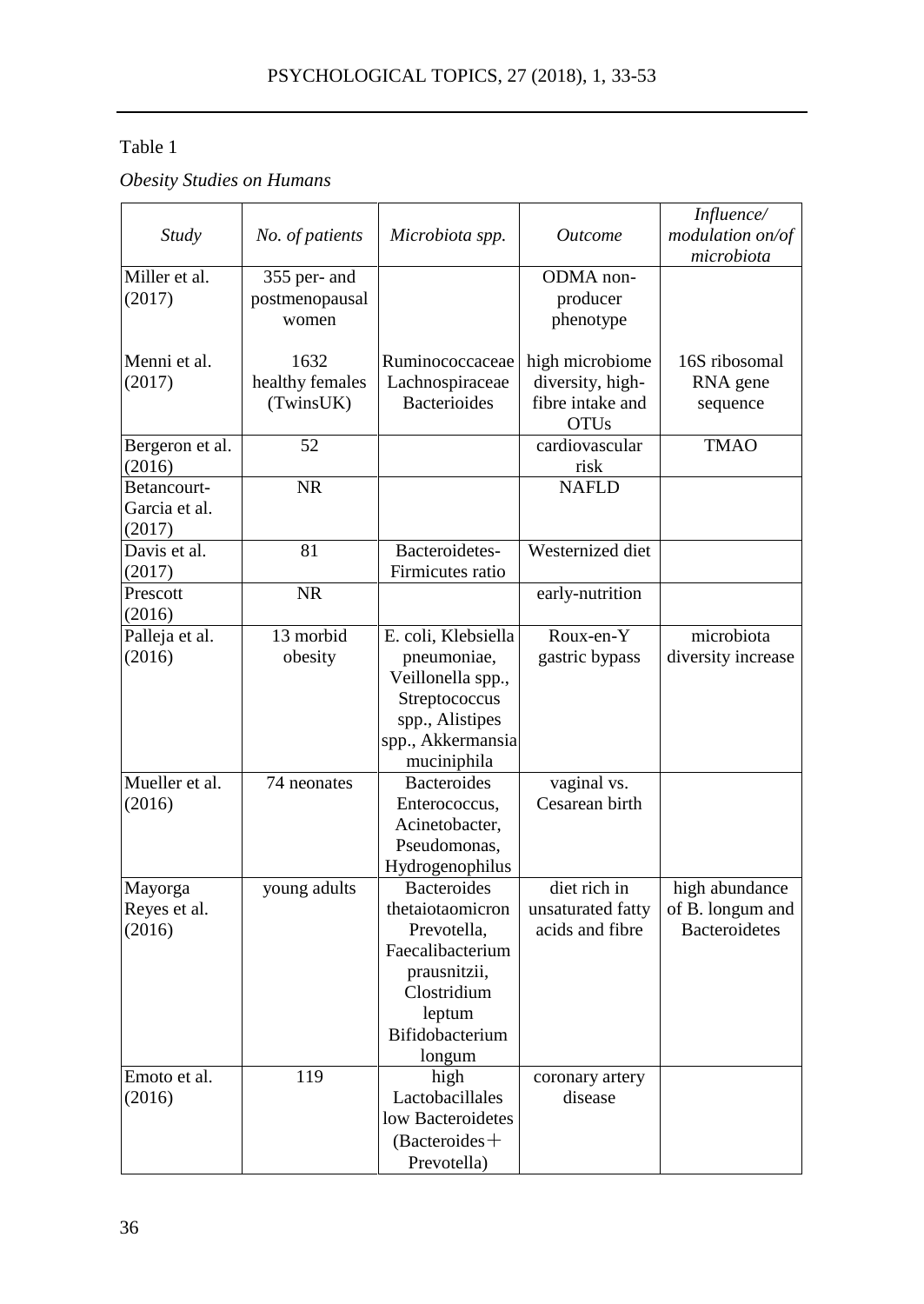|                 |                         |                    |                         | Influence/           |
|-----------------|-------------------------|--------------------|-------------------------|----------------------|
| <b>Study</b>    | No. of patients         | Microbiota spp.    | <b>Outcome</b>          | modulation on/of     |
|                 |                         |                    |                         | microbiota           |
| Barczynska et   | 5 children              | Firmicutes,        | fibre preparations      |                      |
| al. (2016)      |                         | Bacteroidetes,     |                         |                      |
|                 |                         | Actinobacteria     |                         |                      |
| Radilla-        |                         | Clostridum         | endotoxemia             |                      |
|                 | 64 young                |                    |                         | body temperature     |
| Vázquez et al.  | Mexicans                | leptum             |                         | elevated             |
| (2016)          |                         | Lactobacillus      |                         |                      |
|                 |                         | Prevotella         |                         |                      |
|                 |                         | Escherichia coli   |                         |                      |
| Moreno-Indias   | <b>NR</b>               | bifidobacteria     | red wine                | prebiotic            |
| et al. (2016)   |                         | Lactobacillus      | polyphenols             |                      |
|                 |                         | F. prausnitzii     |                         |                      |
|                 |                         | Roseburia          |                         |                      |
| Ignacio et al.  | 84 children             | <b>Bacteroides</b> | BMI-phyla               |                      |
| (2016)          |                         | fragilis           | correlation             |                      |
|                 |                         | Clostridium        |                         |                      |
|                 |                         | Bifidobacterium    |                         |                      |
|                 |                         | Escherichia coli   |                         |                      |
| Angelakis et    | 10                      | Firmicutes         | duodenal                | anaerobiotic         |
| al. (2015)      |                         | Actinobacteria     | microbiota              | genera               |
| Kasai et al.    | 56 Japanese             | Blautia            |                         | high Firmicutes/     |
| (2015)          |                         | hydrogenoto-       |                         | <b>Bacteroidetes</b> |
|                 |                         | rophica            |                         | ratio                |
|                 |                         | Coprococcus        |                         |                      |
|                 |                         | catus              |                         |                      |
|                 |                         | Eubacterium        |                         |                      |
|                 |                         | ventriosum         |                         |                      |
|                 |                         | Ruminococcus       |                         |                      |
|                 |                         | bromii             |                         |                      |
|                 |                         | Ruminococcus       |                         |                      |
|                 |                         | obeum              |                         |                      |
| Bernardi et al. | 2063 young              |                    | Cesarean delivery       | <b>BMI</b>           |
| (2015)          | <b>Brazilian</b> adults |                    |                         |                      |
| De Lorenzo et   | 60 women                |                    | psychobiotics           | SIBO, orocecal       |
|                 |                         |                    |                         | transit time         |
| al. (2017)      |                         |                    |                         |                      |
| Cassidy-        | 639                     |                    | delivery mode-          | pets                 |
| Bushrow et al.  |                         |                    | <b>BMI</b> relationship |                      |
| (2015)          |                         |                    |                         |                      |

Duca, I., Rusu, F., Chira, A., and Dumitrascu, D. L.: *Microbiota and Body Weight*

*Note.* NR = not reported; ODMA = O-desmethylangolensin; OUT = operational bacterial taxonomic units; IMAO = trimethylamine-N-oxide; MUFA = mono-unsaturated fatty acid; PUFA = polyunsaturated fatty acids.

Table 1 described human studies that concerned different types of species of microbiota and their change in children and adults, but also their impact on weight gain, diabetes mellitus and cardiovascular diseases.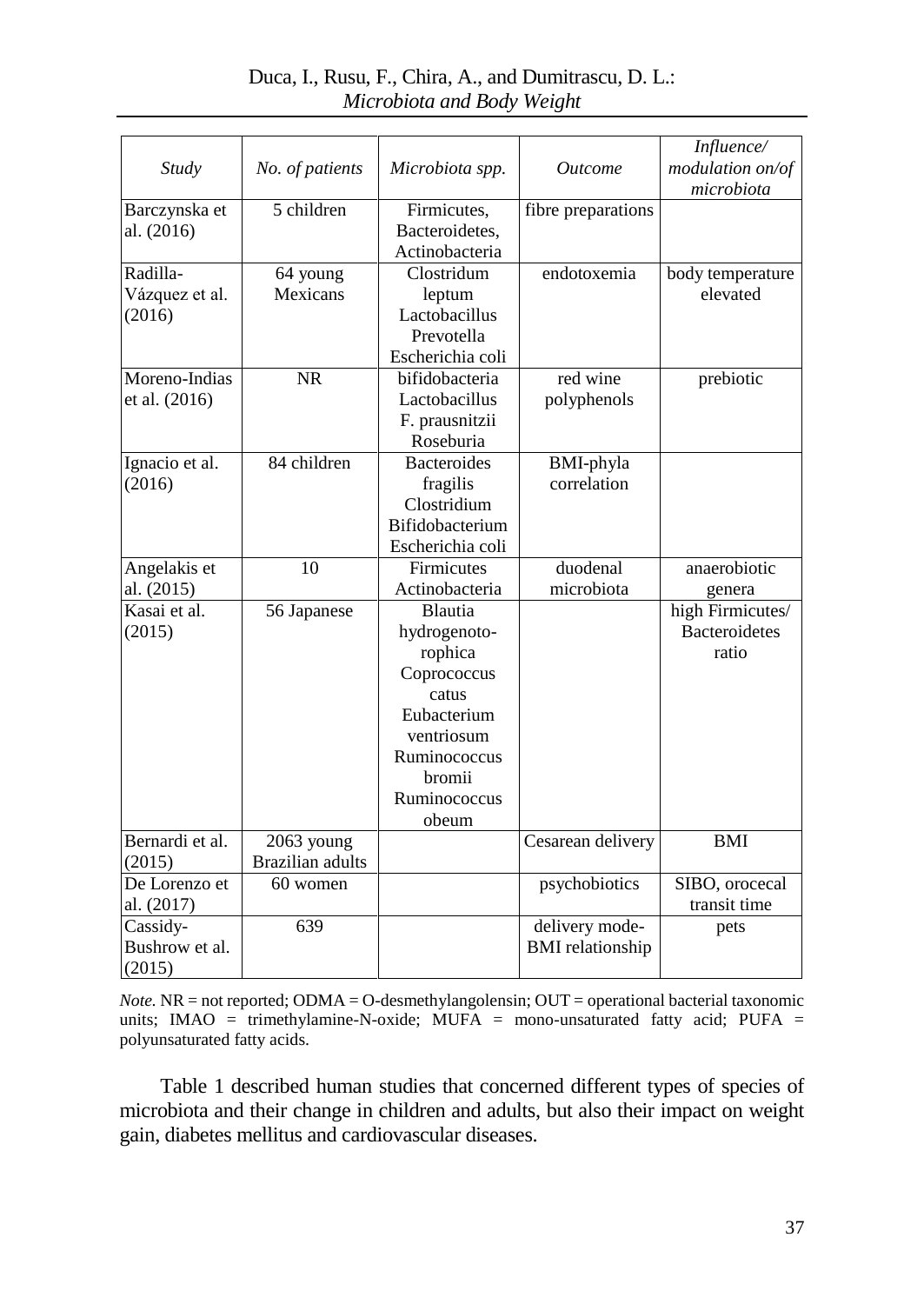O-desmethylangolensin (ODMA) non-producer phenotype (individuals that are not capable of metabolizing the soy isoflavone daidzein to ODMA) was associated with obesity in peri- and post-menopausal women (Miller et al., 2017).

Non-alcoholic liver fatty disease (NAFLD) combined with portal vein toxins secondary to an altered microbiota led to early occurrence of non-alcoholic steatohepatitis (NASH) in children, through the following mechanisms: increasing obesity in children, gut-liver-axis-dysfunction, perturbations of trace element homeostasis, and oxidative stress due to genetic changes – allele substitution in the PNPLA3 gene (Betancourt-Garcia et al., 2017; Clemente, Mandato, Poeta, & Vajro, 2016).

#### **Gut Changes in Pregnancy**

Excessive maternal pre-pregnancy weight associated with vaginal delivery leads to altered microbiota of the child and consequently an altered metabolism (Mueller et al., 2016). Cesarean delivery was associated with a higher BMI but there was no correlation found with glucose, insulin resistance, cholesterolemia and triglyceridemia levels in a Brazilian study (Bernardi et al., 2015). Caesarean sectionborn children without a pet animal at home had a higher risk of obesity at the age of 2 years, without knowing the exact mechanism (Cassidy-Bushrow et al., 2015). Higher risk of neurodevelopmental disorders in children, including autism, has been associated with maternal obesity during pregnancy (Buffington et al., 2016). Dietary strategies including early nutritional exposures, with more tolerogenic conditions during early immune programming in small children reduces the risk of allergies and many inflammatory diseases (Prescott, 2016).

## **Gut Compositional Changes in Humans**

Ignacio et al. (2016) showed that lean individuals have higher abundance of *Bifidobacterium spp.* compared with obese persons. Rich diet in unsaturated fatty acids and fibre induces in young adults abundant beneficial microbiota population, like *B.longum* and *Bacteroidetes* (Mayorga Reyes et al., 2016). Predominance of *Firmicutes* and anaerobic genera over the *Bacteroidetes* and *Actinobacteria* strains were found in obese children (Angelakis et al., 2015; Barczynska, Slizewska, Litwin, Szalecki, & Kapusniak, 2016). Central adiposity in young obese people had a corresponding subclinical endotoxemia (measured by serum lipopolysacharides concentration) with small amount of *E.coli* and hypertrygliceridemia (Radilla-Vázquez et al., 2016). Not only bacterial population is implied, but specific fungal composition of microbiota (mycobiome) was proven also to have importance in weight gain, *Mucor racemosus* and *M. fuscus* being more abundant in lean people (Mar Rodríguez et al., 2015).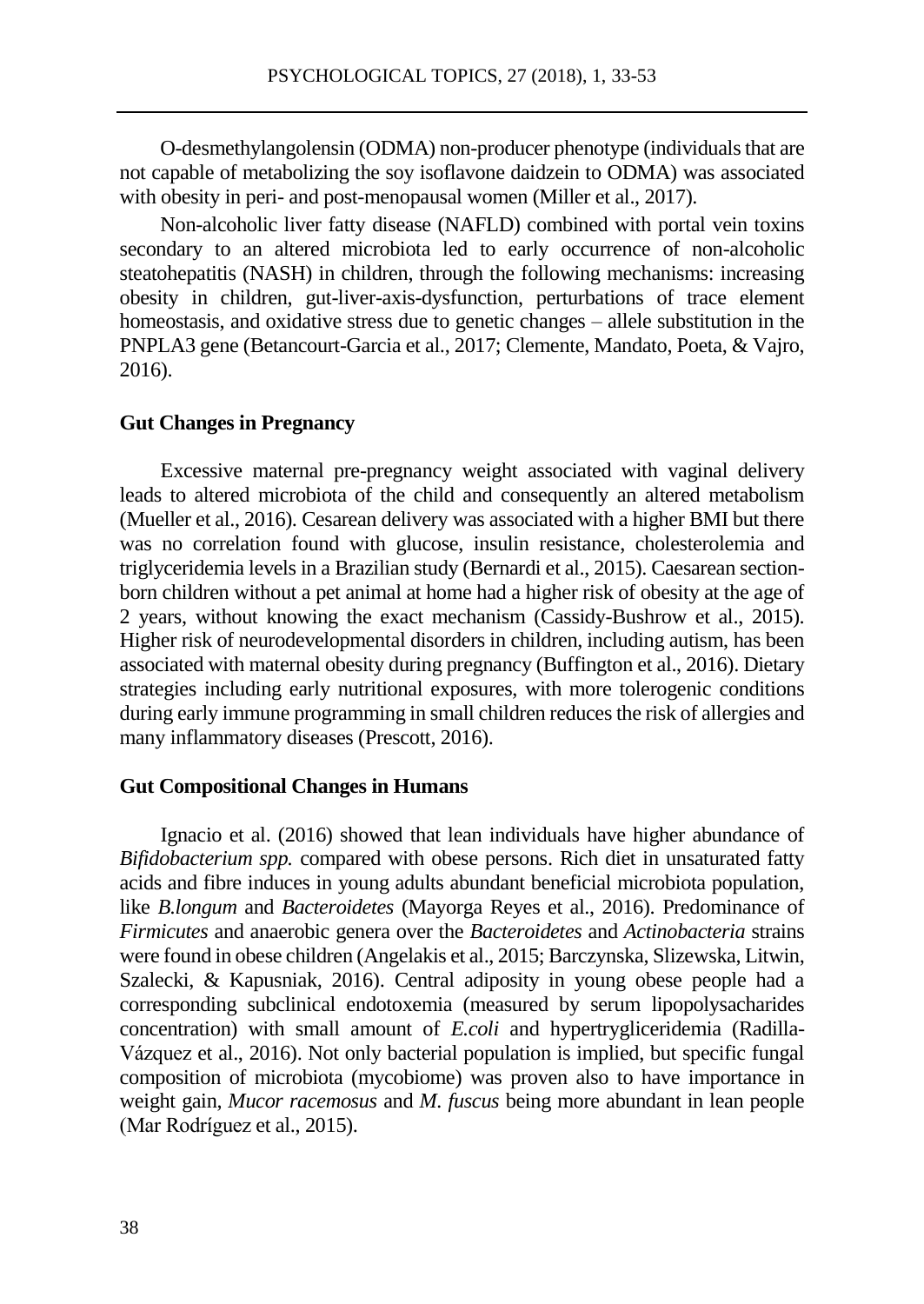### **Therapeutic Options**

High diversity of microbiota, together with fiber intake and operational bacterial taxonomic units (OTUs), like *Ruminococcaceae* and *Lachnospiraceae*, proved to be associated with lower risk of weight gain in humans, independently of the caloric intake (Menni et al., 2017). Moreno-Indias et al. (2016) showed that moderate intake of red wine improved weight gain. Recent studies revealed that intake of selected psychobiotics modulated microbiota in preobese and obese women, but further research is needed in order to establish exact correlations (De Lorenzo et al., 2017). For children and adults, fecal transplantation represents a new way of managing severe obesity (Jayasinghe, Chiavaroli, & Holland, 2016).

Bariatric surgery represents the main option in morbid obesity. Gut microbioma diversity increased within the first 3 months after Roux-en-Y-gastric bypass surgery in obese patients, remaining high even one year later (Palleja et al., 2016).

## **Implication of Microbiota in Obesity – Experimental Studies on Animals**

## **Etiopathogenesis**

Noble et al. (2017) showed that especially early-life sugar consumption alters in rats the microbiota, independently of caloric intake, body weight or adiposity index. Artificial sweeteners, like saccharin and acesulfame-potassium disturbs the gut microbiota in mice inducing glucose intolerance, raising questions about their possible contribution to the epidemic of obesity and diabetes (Bian et al., 2017). Hypogonadism and androgen deprivation (castration) altered the cecal and fecal microbiota, increased plasma adiponectin irrespective of diet, and increased the risk factors for cardiovascular disease (obesity, impaired fasting glucose, high triglyceride amount in liver, muscle weight loss) in high-fat diet-fed mice (Harada, Hanaoka, Hanada, et al., 2016); testosterone deficiency altered the intestinal microbiome in mice, inducing abdominal obesity (Harada, Hanaoka, Horiuchi et al., 2016).

Table 2 described animals' experimental studies that concerned several types of species of microbiota and the change induced by different types of diet, but also the impact of pre/probiotics on weight gain and obesity reduction.

Experimental studies on mice showed that deficiency of intestinal mucin-2 and higher IL-22 levels offer protection from diet-induced NAFL and obesity (Hartmann et al., 2016). In line with human studies, hypogonadism represents also in mice a responsible factor for inducing cardiovascular diseases (Harada, Hanaoka, Hanada et al., 2016).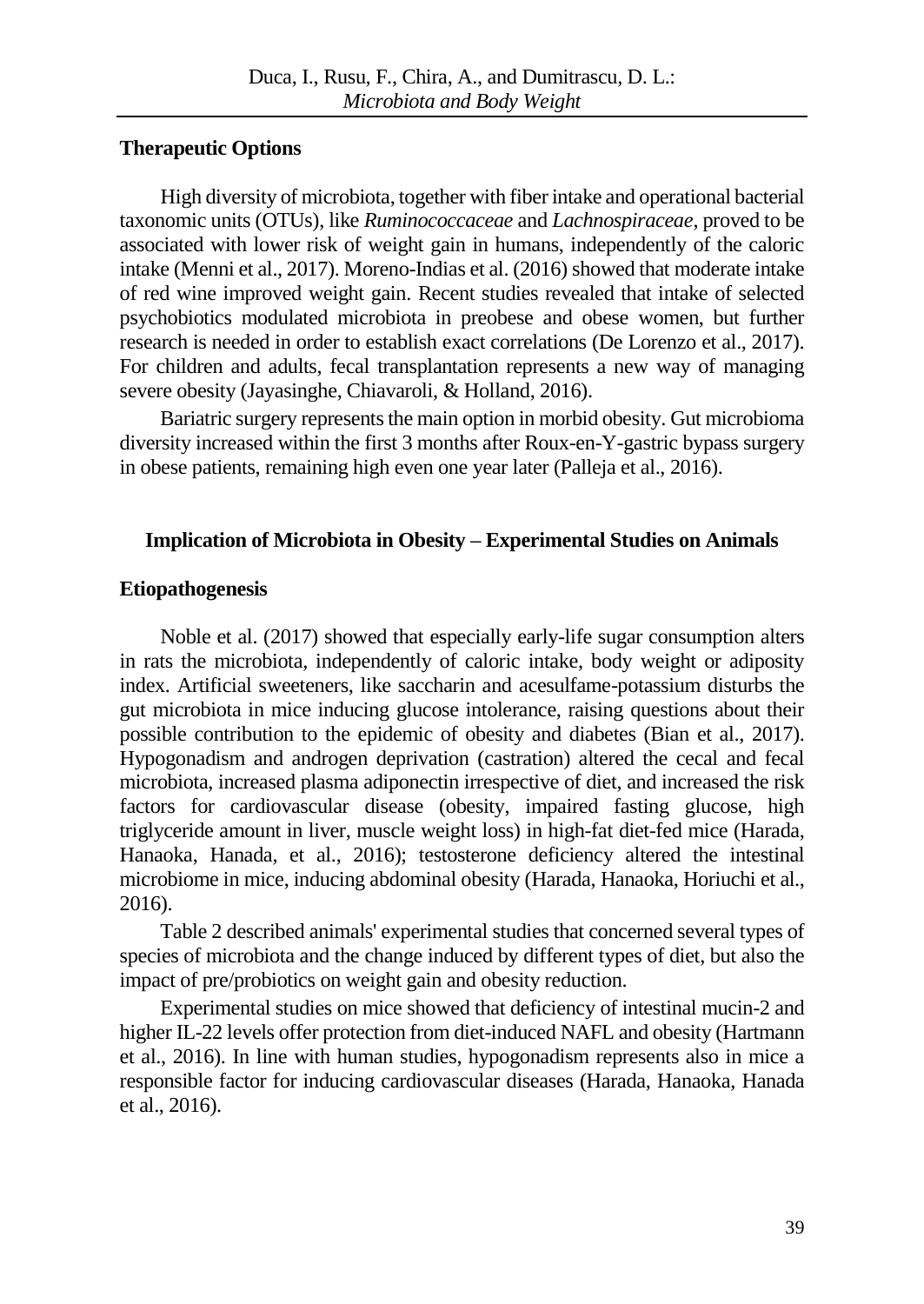# Table 2

*Obesity Experimental Studies on Animals*

| Study                                            | Animal       | No. of<br>animals | Microbiota spp.                                                                                                                                                         | <i>Outcome</i>                                    | Influence/<br>modulation of<br>microbiota                                                       |
|--------------------------------------------------|--------------|-------------------|-------------------------------------------------------------------------------------------------------------------------------------------------------------------------|---------------------------------------------------|-------------------------------------------------------------------------------------------------|
| Xu et al. (2017)<br>Li, Lauber, et<br>al. (2017) | mice<br>dogs | 30<br>63          | Blautia bacteria<br>Desulfovibrio<br>bacteria<br>Cl. hiranonis,<br>Cl. perfringens,<br>Ruminococcus<br>gnavus                                                           | Montmorillonite<br>HPLC diet                      | prebiotic<br>decrease<br>Bacteroidetes/<br>Firmicutes<br>increase<br>Bacteroides/<br>Prevotella |
| McGavigan et<br>al. (2017)                       | mice         | 14                |                                                                                                                                                                         | Vertical sleeve<br>gastrectomy                    | incr.<br>Gammaproteo-<br>bacteria +<br>Enterococcus.<br>decr.<br>Adlercreutzia                  |
| Noble et al.<br>(2017)                           | rats         | 42                | Prevotella<br>Lachnospiraceae<br>incertae sedis<br><b>Bacteroides</b><br>Alistipes<br>Lactobacillus<br>Cl. sensu stricto<br><b>Bifidobacteriaceae</b><br>Parasutterella | early life sugar<br>consumption                   | alteration<br>independent of<br>caloric intake,<br><b>BMI</b>                                   |
| Wang et al.<br>(2016)                            | mice         | NR.               |                                                                                                                                                                         | green tea<br>polyphenols                          |                                                                                                 |
| Ansari et al.<br>(2017)                          | mice         | 18                | Bacteroidetes/<br>Firmicutes ratio                                                                                                                                      | Chowiseungcheng<br>-tang (CST)                    | anti-obesity effect                                                                             |
| Kieffer et al.<br>(2016)                         | mice         | 29                |                                                                                                                                                                         | High-amylose-<br>maize resistant<br>starch type 2 | incr. fecal nitrogen                                                                            |
| Harada,<br>Hanaoka,<br>Hanada, et al.<br>(2016)  | mice         | 29                | Firmicutes/<br>Bacteroidetes ratio<br>Lactobacillus                                                                                                                     | hypogonadism,<br>high CV risk                     |                                                                                                 |
| Tung et al.<br>(2016)                            | mice         | NR.               |                                                                                                                                                                         | Piceatannol                                       | anti-obesity effect                                                                             |
| Yan et al.<br>(2016)                             | rats         | 15                | Lactobacillus,<br>Bifidobacterium,<br>Tenericutes,<br>Ruminococcaceae                                                                                                   | sitagliptin;<br>anti-diabetic effect              | correction of<br>dysbiosis                                                                      |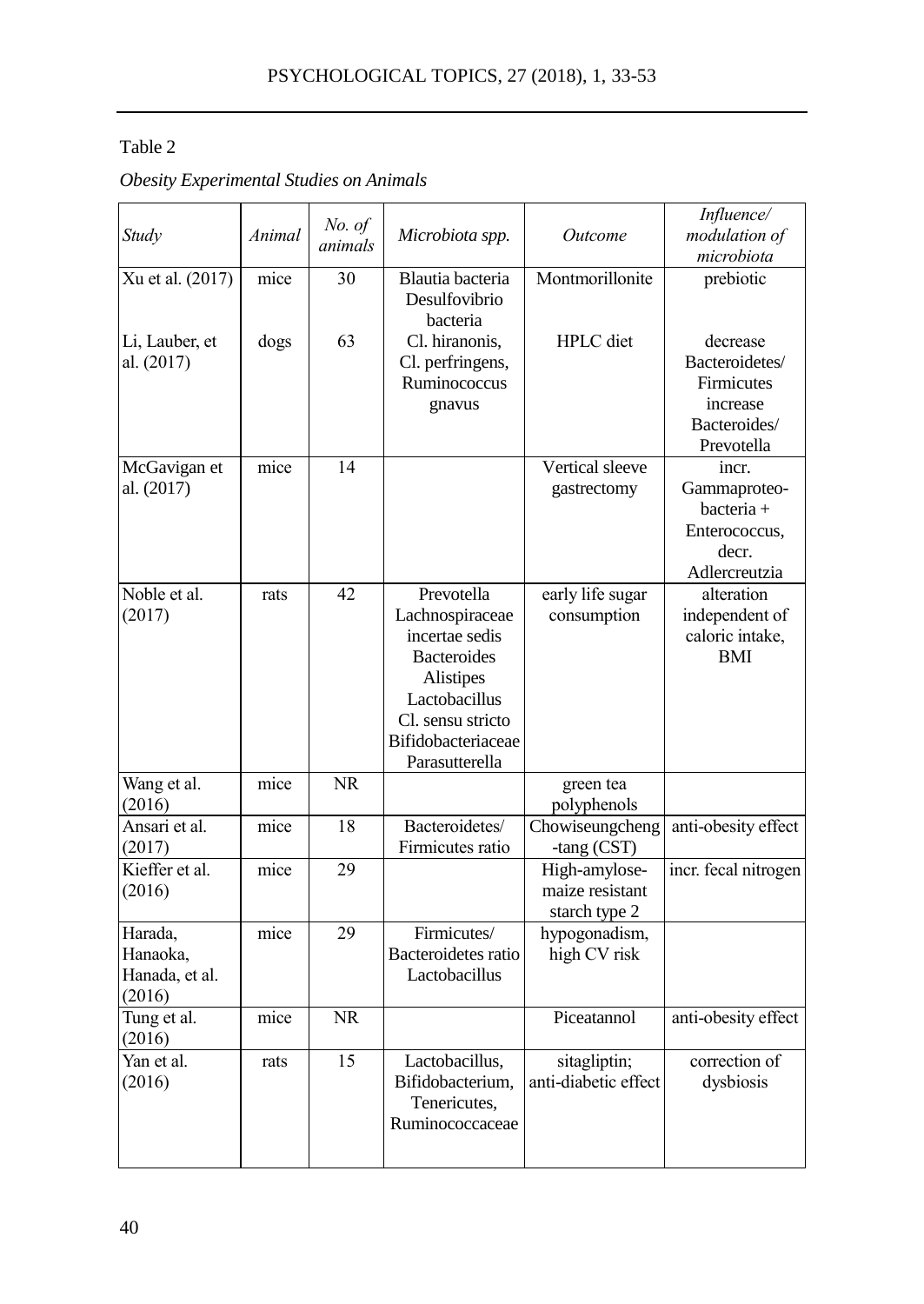| Study                                           | Animal | No. of    | Microbiota spp.                                              | <i>Outcome</i>                                    | Influence/<br>modulation of    |
|-------------------------------------------------|--------|-----------|--------------------------------------------------------------|---------------------------------------------------|--------------------------------|
|                                                 |        | animals   |                                                              |                                                   | microbiota                     |
| Basso et al.<br>(2016)                          | rats   | 60        | low<br>Ruminococcus<br>high<br>Lactobacillus+<br>Collinsella | glandular<br>gastrectomy                          | remodelling                    |
| Perry et al.<br>(2016)                          | mice   | <b>NR</b> |                                                              | acetate production,<br>parasympath.<br>activation |                                |
| Wang et al.<br>(2016)                           | mice   | 48        |                                                              | accelarated<br>postna<br>neonatal growth          | increased risk for<br>adult MS |
| Oh et al. (2016)                                | rats   | NR        | Gammaproteo-<br>bacteria                                     | ileal transposition<br>surgery                    |                                |
| Park et al.<br>(2015)                           | dogs   | 14        | Proteobacteria                                               | leptin,<br>adiponectin, low<br>serotonin          |                                |
| Li, Wang, et al.<br>(2017)                      | mice   | 30        | high Firmicutes<br>/Bacteroidetes                            | florfenicol and<br>azithromycin                   |                                |
| Welly et al.<br>(2016)                          | rats   | 30        | Streptococcaceae,<br>Rikenellacea                            | exercise vs. diet                                 |                                |
| Harada,<br>Hanaoka,<br>Hanada, et al.<br>(2016) | mice   | <b>NR</b> | Firmicutes/<br>Bacteroidetes,<br>Lactobacillus               | castration                                        |                                |
| Jiang et al.<br>(2016)                          | rats   | 40        | <b>Bacteroidetes</b><br>Firmicutes                           | apple-derived<br>pectin                           |                                |
| Garcia-<br>Mazcorro et al.<br>(2016)            | mice   | 21        | Ruminococcaceae<br>Lactobacillus spp                         | whole-wheat<br>consumption                        |                                |
| Gooda Sahib<br>Jambocus et al.<br>(2016)        | rats   | 36        |                                                              | Morinda citrifolia<br>L. Leaf Extract             | anti-obesity                   |
| Rajpal et al.<br>(2015)                         | mice   | 30        | <b>Bacteroidetes</b><br>Firmicutes                           | ceftazidime,<br>vancomycin                        |                                |
| Yadav et al.<br>(2016)                          | mice   | 18        |                                                              | viral fecal content                               |                                |
| Cluny et al.<br>(2015)                          | mice   | 32        | Methanobrevi-<br>bacter spp                                  | Tetrahydrocanna-<br>binol                         |                                |
| Xie et al. (2015)                               | rats   | NR        | Lactobacillus<br>Enterococci                                 | Ligustrum<br>robustum                             | anti-obesity                   |
| Zhang et al.<br>(2015)                          | rats   | 134       |                                                              | berberine and<br>metformin                        | decr. microb.<br>diversity     |
| Paul et al.<br>(2016)                           | rats   | 104       | Bifidobacterium<br>Clostridium                               | prebiotics                                        | pregnancy,<br>lactation        |
| Chaplin et al.<br>(2016)                        | mice   | NR        |                                                              | calcium- prebiotic                                |                                |

# Duca, I., Rusu, F., Chira, A., and Dumitrascu, D. L.: *Microbiota and Body Weight*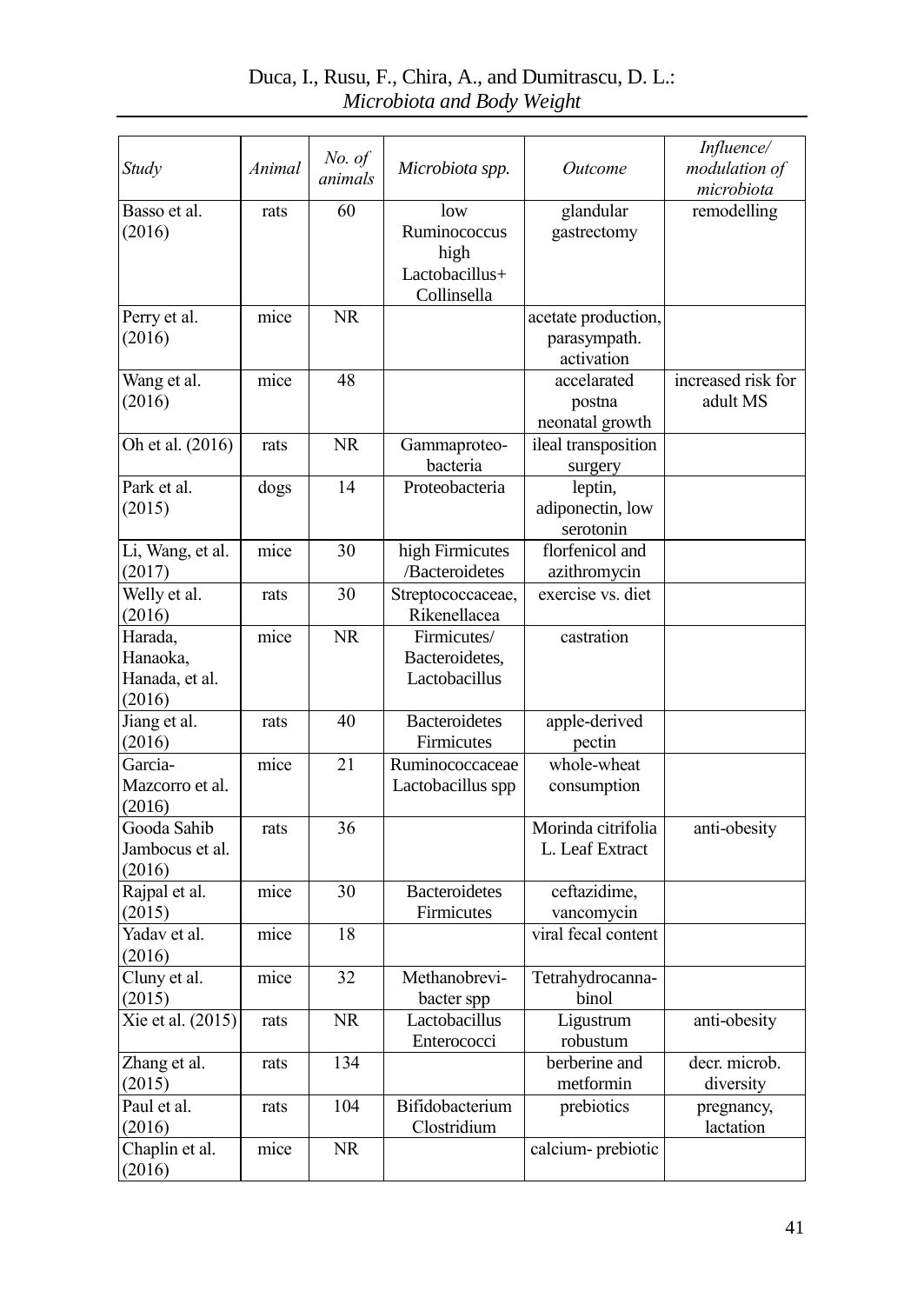| Study                           | Animal | No. of<br>animals | Microbiota spp.                     | Outcome                      | <i>Influence</i> /<br>modulation of<br>microbiota |
|---------------------------------|--------|-------------------|-------------------------------------|------------------------------|---------------------------------------------------|
| Hartmann et al.<br>(2016)       | mice   | NR.               |                                     | intestinal mucin-2           | <b>NAFLD</b>                                      |
| Schneeberger et<br>al. $(2015)$ | mice   | 46                | Akkermansia<br>muciniphila          |                              |                                                   |
| Garidou et al.<br>(2015)        | mice   | <b>NR</b>         |                                     | ileum microbiota             |                                                   |
| Chang et al.<br>(2015)          | mice   | 25                | Firmicutes/<br><b>Bacteroidetes</b> | Ganoderma<br>lucidum         | prebiotic                                         |
| Bruce-Keller et<br>al. $(2015)$ | mice   | 30                |                                     | dementia.<br>depression      |                                                   |
| Bian et al.<br>(2017)           | mice   | 20                |                                     | saccharin                    |                                                   |
| Kang et al.<br>(2017)           | mice   | 24                |                                     | chilli pepper                |                                                   |
| Li, Wang, et al.<br>(2017)      | mice   | NR                | Rikenella                           | florfenicol,<br>azithromycin |                                                   |
| Kulecka et al.<br>(2016)        | rats   | 64                |                                     | fecal transplant             |                                                   |

*Note.* NR = not reported; MS = metabolic syndrome.

#### **Gut Composition Changes in Animals**

Greater abundance of *Firmicutes* and lower of *Bacteroidetes*, decreased *Bacteroidetes/Firmicutes* ratio and increased *Bacteroides/Prevotella* ratio were found in high-protein, low-carbohydrate (HPLC) diet-fed dogs; microbial gene networks were enriched by using HPLC diet, maintaining weight in dogs (Li, Lauber, Czarnecki-Maulden, Pan, & Hannah, 2017). Another beneficial bacteria, implied in metabolism, is *Akkermansia muciniphila*; its abundance is affected by age and highfat diet (Schneeberger et al., 2015). It was proven that obese subjects have an increased viral fecal population (Yadav, Jain, & Nagpal, 2016).

#### **Therapeutic Options**

Many substances targeting the microbiota, like probiotics (live bacteria), prebiotics (oligosaccharides) and synbiotics (pre- and probiotics) have been found to have the capability of acting in order to prevent/treat obesity (Kieffer et al., 2016).

Studies on mice proved that Berberine, a Chinese herb, has lipid lowering effect, through several mechanisms: inhibition of bile salt hydrolase activity, increasing the taurocholic-acid, activation of intestinal farnesoid-X receptor and reduction of longchain-fatty acid-uptake in the liver (Ziętak, Chabowska-Kita, & Kozak, 2017). Beneficial effects, obtained in rats by reduction of microbial diversity of the host, can be achieved by administration of Berberine in combination with Metformin (Zhang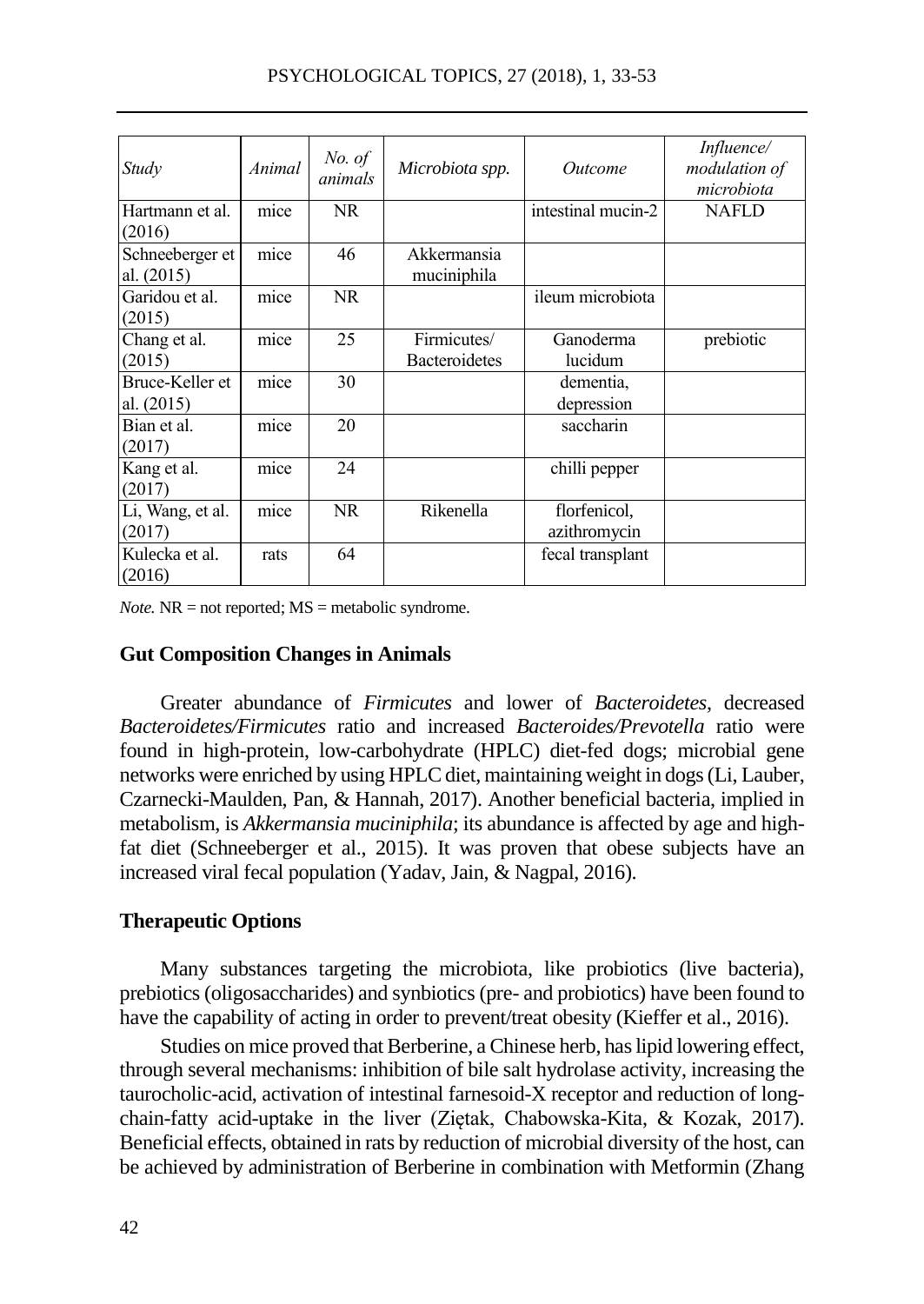et al., 2015). Among prebiotics, dietary lipid absorbent-montmorillonite (DLA-M) seems to prevent dysbiosis and obesity-related metabolic disorders by absorbing free fatty acids and endotoxins (Xu et al., 2017). Another prebiotic, the Chinese mushroom with anti-diabetic effect, Ganoderma lucidum, reduced obesity, inflammation in high-fat diet fed mice (Chang et al., 2015). Polyphenols from green tea (Wang, Zeng, et al., 2016) improved metabolic syndrome markers in mice, such as: reduced weight gain, adipocyte hypertrophy and liver steatosis in a dosedependent manner, increasing the number of butyrate-producing bacteria (*Faecalibacterium prausnitzii, Roseburia*), *Bifidobacteria* and *Lactobacillus*, acting as a prebiotic. A significant reduction of body and liver weight, glucose levels and dyslipidemia (total cholesterol, LDL and HDL-chlolesterol) was achieved in mice by using piceatannol, an analog of resveratrol (Tung et al., 2016). Herb formulas, like Chowiseungcheng-tang (CST) have anti-obesity effect by modulating the metabolism-related neuropeptides, adipokines and microbiota composition in mice (Ansari et al., 2016). Yan et al. showed that intestinal flora changed after oral gavageadministration of Sitagliptin in rats, leading to improvement of glucose metabolism and moderate correction of dysbiosis in T2DM (Yan, Feng, Li, Tang, & Wang, 2016). Exercise vs. diet alone improved in rats the insulin resistance, reduced LDLcholesterol and significantly increased the abundance of cecal *Streptococcaceae*, having a weight-loss independent metabolic benefit (Welly et al., 2016). Improvement of metabolic endotoxemia, weight, steatosis and insulin resistance was achieved also by apple-derived pectin supplementation in diet-induced obese rats (Jiang et al., 2016) and by red pitaya fruit (Hylocereus polyrhizus) betacianins in mice (Song et al., 2016). Experimental studies on rats, showed that administration of Morinda citrifolia L. leaves extract had significant anti-obesity effect after 9 weeks of treatment (Gooda Sahib Jambocus et al., 2016). Composition and diversity of microbiota suffered beneficial changes in obesity control, both *in vivo* and *in vitro*, by administration of Ligustrum robustum in high-fat diet rats (Xie et al., 2015). Certain antibiotics, like Ceftazidime, improved the metabolic variables (glucose, insulin, glucagon-like peptide-1) in a dose-dependent manner in obese mice (Rajpal et al., 2015); co-administration of azithromycin with intestinal alkaline phosphatase early in life prevented the development of metabolic syndrome (Economopoulos et al., 2016). Similar to the frequent cannabis users, it was proven that chronic administration of Tetrahydrocannabiol reduced weight gain and fat mas gain in dietinduced obese mice (Cluny, Keenan, Reimer, Le Foll, & Sharkey, 2015). Calcium supplementation acted also in a prebiotic manner on microbiota in obese mice (Chaplin, Parra, Laraichi, Serra, & Palou, 2016). Treatment of Helicobacter pylori infection, although the exact mechanism of action is not known yet, had a benefic effect on insulin resistance in mice (He et al., 2016). Dietary capsaicine, the major pungent bioactivator in chili peppers, prevents dysbiosis, having anti-obesity effect in mice (Kang et al., 2017). Prebiotic intake during lactation and pregnancy in obese mothers improves the metabolic profile of the offspring in rats (Paul, Bomhof,  $\&$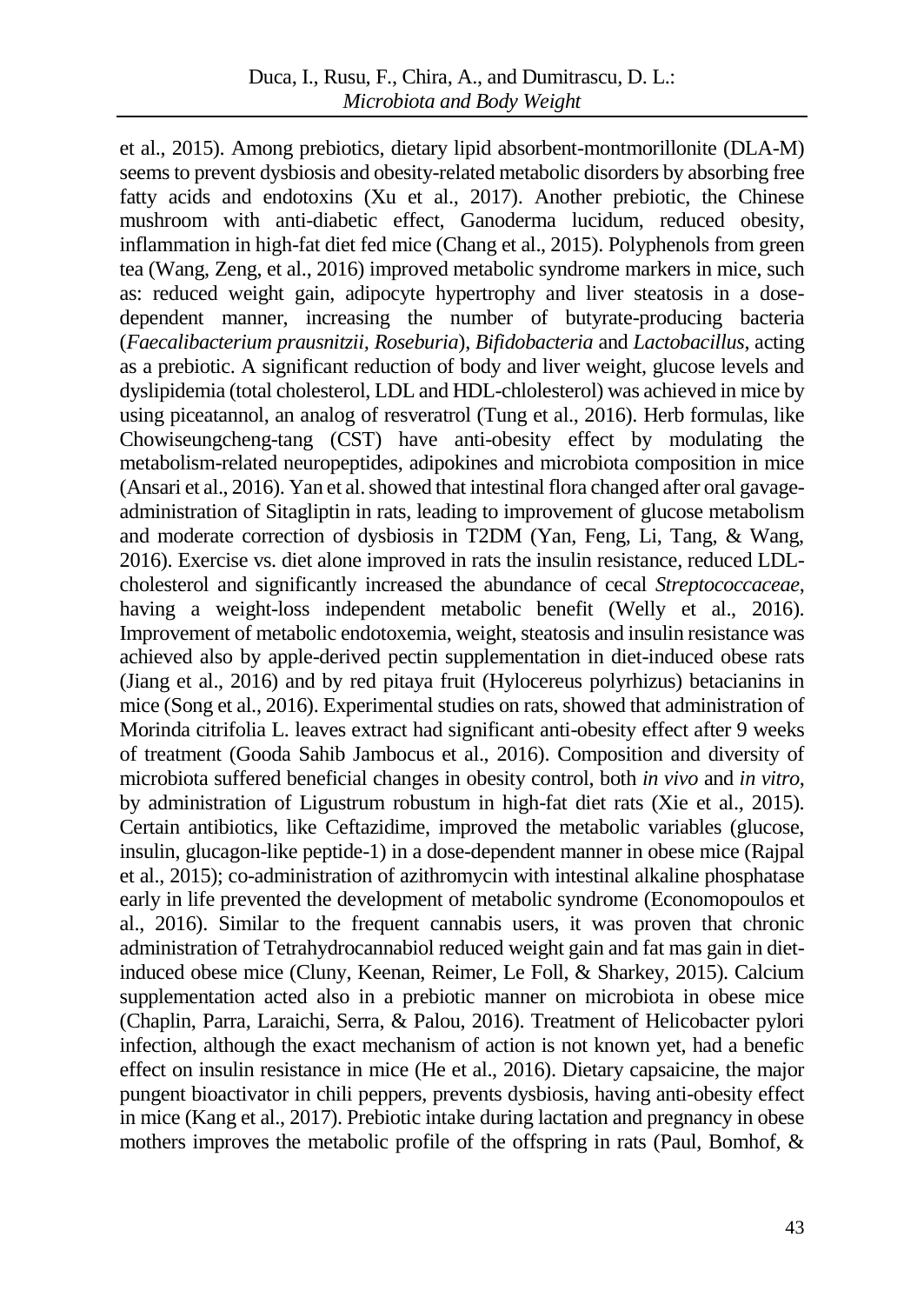Vogel, 2016). Fecal transplant from obese to lean mice led in the latter to adopting the obese phenotype (Kulecka et al., 2016).

Improvement of insulin resistance has been achieved in rats by glandular gastrectomy (resection of 80% of the glandular portion), even if obesity persists (Basso et al., 2016). Among the surgical variants of bariatric treatment, ileal transposition surgery showed obvious improvement of weight loss, glucose tolerance, increased insulin sensitivity, being a revolutionary method for obesity and T2DM (Oh et al., 2016). Vertical sleeve gastrectomy-induced reduction in blood pressure in mice shifts in gut microbiotal population, by inducing increases in the relative abundance of *Gammaproteobacteria* and *Enterococcus* and decreasing *Adlercreutzia* (McGavigan et al., 2017).

#### **Discussion**

Although other reviews have already searched for possible correlations between microbiota and obesity, the distinct character of our review is that it comprises not only recent studies in human (including small children and pregnant women) and animal models but also therapeutic methods of treating weight gain.

The appearance of obesity, T2DM and atherosclerosis is influenced by the intestinal mircrobiota (Wegielska & Suliburska, 2016). Alteration of microbiota is linked with a high incidence of coronary artery disease (Emoto et al., 2016); biomarkers of cardiovascular risk, like TMAO (trimethylamine-N-oxide) are dependent on microbiota (Bergeron et al., 2016). Association of dysbiosis, obesity and diabetes is also a higher risk of osteoporosis (Ejtahed, Soroush, Angoorani, Larijani, & Hasani-Ranjbar, 2016) and asthma (obesity-related asthma by alteration of both gastrointestinal and lung microbiota) (Cho & Shore, 2016). Dysbiosis has been recently demonstrated to have a role in the development and progression of kidney disease in obese people, so pre- and probiotics were shown in some studies to have benefits in improving the kidney injury (Wanchai et al., 2017).

Alterations in the composition of microbiota can be caused by different agents like: industrialized food (especially higher fried food intake), combined with use of antibiotics, low-fiber-diets, especially lack of soluble fiber (inulin), low-bacteria diets (Zschocke, 2016). There have been controversies regarding azithromycin use: early abusive antibiotic exposure in childhood represents a damage of microbiota, increasing the adipogenesis (Li, Wang, et al., 2017); on the other hand, targeted use of simultaneous administration of azithromycin with intestinal alkaline phosphatase early in life prevents the development of metabolic syndrome (Economopoulos et al., 2016). So healthy high-fiber diet, well established meal rhythms and strategic intake of bacteria could reestablish the microbiota balance. Early onset of obesity increases the risk of obesity in adulthood.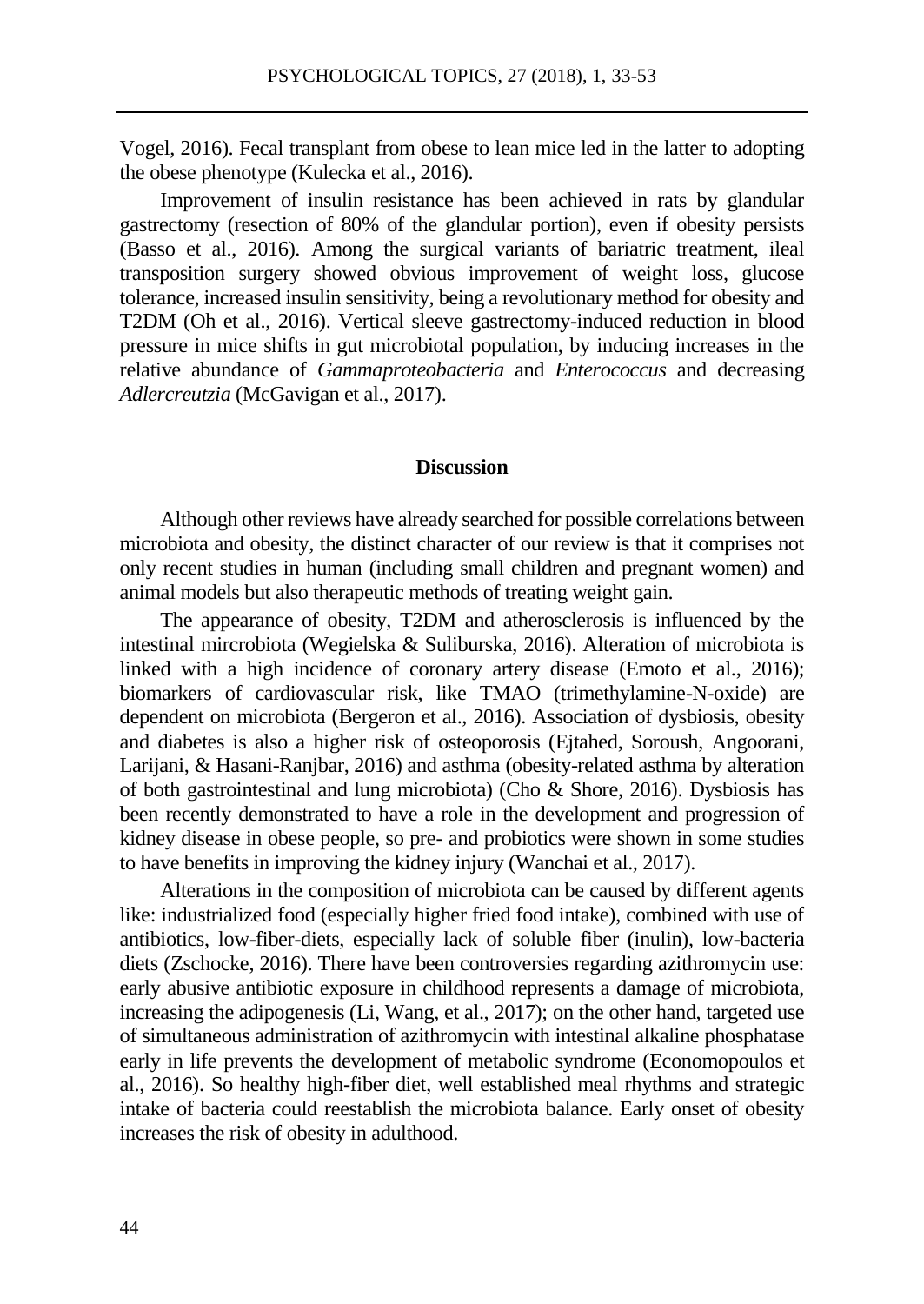Mechanisms that are involved in microbiota changes in obesity are following: chronic inflammation, activation of TLR4, insulin resistance, effects on bile acids, branched-chain amino acids (Saad, Santos, & Prada, 2016), decreased 5HT levels (increasing appetite) (Park et al., 2015), gastrointestinal vagal signaling (Kentish  $\&$ Page, 2015). Pathogenesis of obesity implies changes regarding molecular mechanisms, including hormones like: glucagon like peptide-1, pancreatic polypeptide, increased ghrelin secretion (Basso et al., 2016; Perry et al., 2016) and cholecystokinin (Mishra, Dubey, & Ghosh, 2016). The ileal microbiota was proven in a study by Garidou et al. to give the outcome of metabolic disease by regulating Th17 cell homeostasis (Garidou et al., 2015). Another role was attributed to the brown fat based thermogenesis, in order to stimulate energy expenditure to reduce obesity (Ziętak et al., 2017). Accelerated postnatal growth in low birth-weight humans, with dysbiotic microbiome, leads to a higher risk of metabolic syndrome in adulthood than in normal birth-weight individuals (Wang, Tang, et al., 2016).

During pregnancy, significant changes inside the microbiome take place, therefore alterations at this level are important to be avoided in order to have a healthy pregnancy (Neuman & Koren, 2017).

It has been noticed that there are quantitative and qualitative compositional differences regarding gut microbiota in obese patients and healthy people; the latter proved to have higher abundance of *Bifidobacterium spp.* compared with overweight persons (Ignacio et al., 2016), while obese subjects have reduced numbers of *Bacteroidetes* and increased numbers of *Firmicutes* compared to lean people.

Controversies regarding the implication of diversity of intestinal microbiota in weight gain and obesity appeared between studies on humans and animals: *lower* diversity of microbial species was shown by Park et al in a study on obese beagle dogs (Park et al., 2015), while another study proved by terminal restriction fragment length polymorphism a *greater* bacterial diversity and a specific composition (*Blautia hydogenotrophica, Coprococcus catus, Ruminococcus bromii, Eubacterium ventriosum*) in obese Japanese patients (Kasai et al., 2015).

Experimental studies on humans and animals revealed discrepancy regarding implication of *Lactobacillus spp*. in weight induction: higher abundance of Lactobacillus spp. in mice was associated with whole-wheat consumption, vs. lean and obese mice with standard diet (Garcia-Mazcorro, Ivanov, Mills, & Noratto, 2016); on the other hand, Ignacio et al. showed that *Lactobacillus spp*, were in higher number  $(p = .02)$  in obese and overweight children compared to the lean ones (Ignacio et al., 2016).

Regarding effective strategies in order to lose weight, HPLC diets have proved to be for many years effective (Li, Lauber, et al., 2017), and personalized dietary treatments represent the future aim (Goni, Cuervo, Milagro, & Martínez, 2016). Many herbs proved to have prebiotic effect in order to prevent and even reduce obesity, physical exercise had a weight-loss independent metabolic benefit vs. diet, and last, but not least the bariatric surgery should be taken into account with its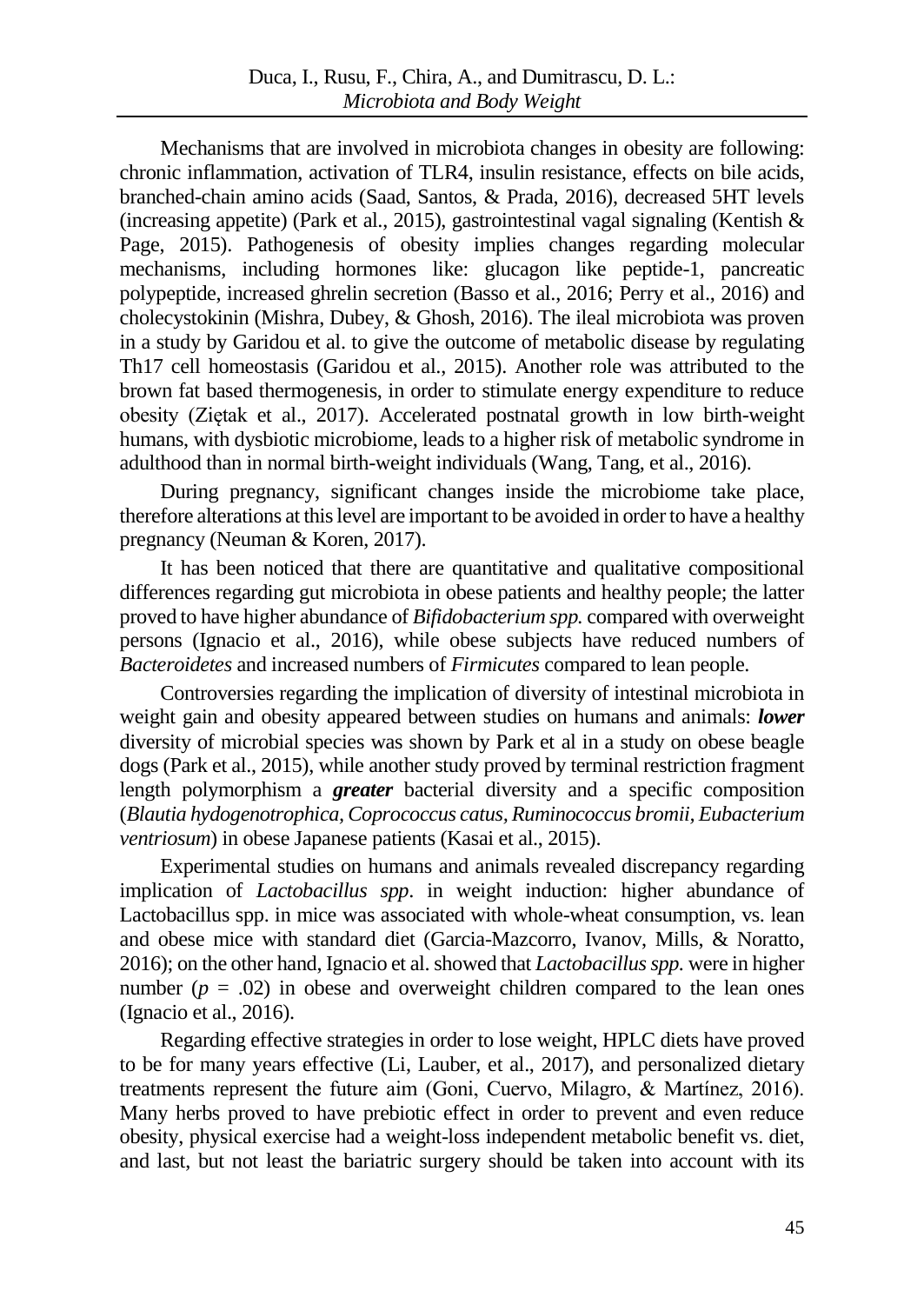positive results both on microbioal composition and weight loss changes. Antiviral agents and mycobiome manipulation would represent a new target in the therapy of obesity (Mar Rodríguez et al., 2015).

High dietary polyphenol intake included in Mediterranean diet, induces a low risk for neurodegenerative diseases, DM, CV diseases, hypertension, obesity and early death (Anderson & Nieman, 2016). Parasympathetic activation can be a therapeutic option for obesity (Perry et al., 2016). Regular coffee consumption (3-4 cups/day) proved to reduce the risk of developing T2DM, due to caffeine and chlorogenic acid content (Santos & Lima, 2016). Gallagher and LeRoith (2015) showed, that intentional weight loss protects against carcinogenesis, and antidiabetic therapy may be effective in cancer progression.

In conclusion, implication of weight gain, obesity and gut microbiota represent a bidirectional effect. Any change of the quantitative and qualitative composition of microbiota has influence on the components of metabolic syndrome, therefore any management strategy for treating or preventing obesity in children and adulthood should have the microbiome as target. Any imbalance of microbiota composition, even starting from delivery mode, food diversification in children and weight gain in early years of life, have been proved to affect the adult's homeostasis, leading to obesity, and other metabolic diseases. Personalized diets, avoidance of antibiotic abuse, physical exercise and prebiotics would represent the most important options for the prophylaxis of obesity.

#### **References**

- Anderson, J. J., & Nieman, D. C. (2016). Diet quality-The Greeks had it right! *Nutrients, 8*(10), 636.
- Angelakis, E., Armougom, F., Carrière, F., Bachar, D., Laugier, R., Lagier, J. C., ⋯ Raoult, D. (2015). A metagenomic investigation of the duodenal microbiota reveals links with obesity. *PLoS One*, *10*(9), e0137784.
- Ansari, A., Bose, S., Yadav, M. K., Wang, J. H., Song, Y. K., Ko, S. G., & Kim, H. (2016). CST, an herbal formula, exerts anti-obesity effects through brain-gut-adipose tissue axis modulation in high-fat diet fed mice. *Molecules*, *21*(12), 1750.
- Barczynska, R., Slizewska, K., Litwin, M., Szalecki, M., & Kapusniak, J. (2016). Effects of dietary fiber preparations made from maize starch on the growth and activity of selected bacteria from the Firmicutes, Bacteroidetes, and Actinobacteria phyla in fecal samples from obese children. *Acta Biochimica Polonica, 63*(2), 261-266.
- Basso, N., Soricelli, E., Castagneto-Gissey, L., Casella, G., Albanese, D., Fava, F., ⋯ Mingrone, G. (2016). Insulin resistance, microbiota, and fat distribution changes by a new model of vertical sleeve gastrectomy in obese rats. *Diabetes, 65*(10), 2990-3001.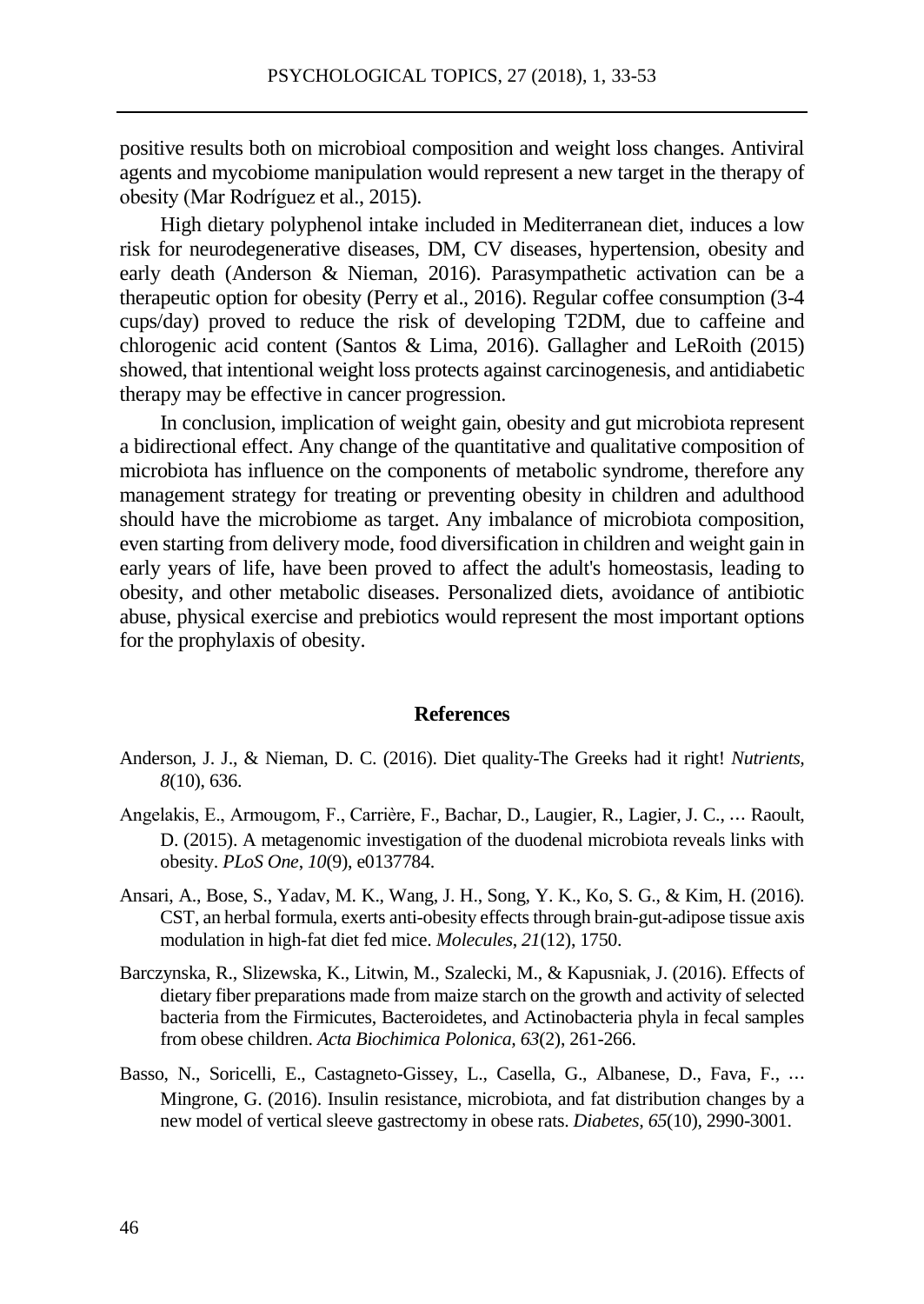- Bergeron, N., Williams, P. T., Lamendella, R., Faghihnia, N., Grube, A., Li, X., ⋯ Krauss, R. M. (2016). Diets high in resistant starch increase plasma levels of trimethylamine-Noxide, a gut microbiome metabolite associated with CVD risk. *British Journal of Nutrition, 116*(12), 2020-2029.
- Bernardi, J., Pinheiro, T. V., Mueller, N. T., Goldani, H. A., Gutierrez, M. R., Bettiol, H., ⋯ Goldani, M. Z. (2015). Cesarean delivery and metabolic risk factors in young adults: A Brazilian birth cohort study. *American Journal of Clinical Nutrition, 102*(2), 295-301.
- Betancourt-Garcia, M. M., Arguelles, A., Montes, J., Hernandez, A., Singh, M., & Forse, R. A. (2017). Pediatric nonalcoholic fatty liver disease: The rise of a lethal disease among Mexican American Hispanic children. *Obesity Surgery, 27*(1), 236-244.
- Bian, X., Chi, L., Gao, B., Tu, P., Ru, H., & Lu, K. (2017). The artificial sweetener acesulfame potassium affects the gut microbiome and body weight gain in CD-1 mice. *PLoS One*, *12*(6), e0178426.
- Bruce-Keller, A. J., Salbaum, J. M., Luo, M., Blanchard, E., Taylor, C. M., Welsh, D. A., & Berthoud H. R. (2015). Obese-type gut microbiota induce neurobehavioral changes in the absence of obesity. *Biological Psychiatry, 77*(7), 607-615.
- Buffington, S. A., Di Prisco, G. V., Auchtung, T. A., Ajami, N. J., Petrosino, J. F., & Costa-Mattioli, M. (2016). Microbial reconstitution reverses maternal diet-induced social and synaptic deficits in offspring. *Cell, 165*(7), 1762-1775.
- Cassidy-Bushrow, A. E., Wegienka, G., Havstad, S., Levin, A. M., Lynch, S. V., Ownby, D. R., ⋯ Johnson, C. C. (2015). Does pet-keeping modify the association of delivery mode with offspring body size? *Maternal and Child Health Journal, 19*(6), 1426-1433.
- Chang, C. J., Lin, C. S., Lu, C. C., Martel, J., Ko, Y. F., Ojcius, D. M., ⋯ Lai, H. C. (2015). Ganoderma lucidum reduces obesity in mice by modulating the composition of the gut microbiota. *Nature Communications, 6*, 7489.
- Chaplin, A., Parra, P., Laraichi, S., Serra, F., & Palou, A. (2016). Calcium supplementation modulates gut microbiota in a prebiotic manner in dietary obese mice. *Molecular Nutrition & Food Research, 60*(2), 468-480.
- Cho, Y., & Shore, S. A. (2016). Obesity, Asthma, and the Microbiome. *Physiology*, *31*(2), 108-116.
- Clemente, M. G., Mandato, C., Poeta, M., & Vajro, P. (2016). Pediatric non-alcoholic fatty liver disease: Recent solutions, unresolved issues, and future research directions. *World Journal of Gastroenterology, 22*(36), 8078-8093.
- Cluny, N. L., Keenan, C. M., Reimer, R. A., Le Foll, B., & Sharkey, K. A. (2015). Prevention of diet-induced obesity effects on body weight and gut microbiota in mice treated chronically with Δ9-Tetrahydrocannabinol. *PLoS One, 10*(12), e0144270.
- Davis, S. C., Yadav, J. S., Barrow, S. D., & Robertson, B. K. (2017). Gut microbiome diversity influenced more by the Westernized dietary regime than the body mass index as assessed using effect size statistic. *Microbiology*, *6*(4). doi:10.1002/mbo3.476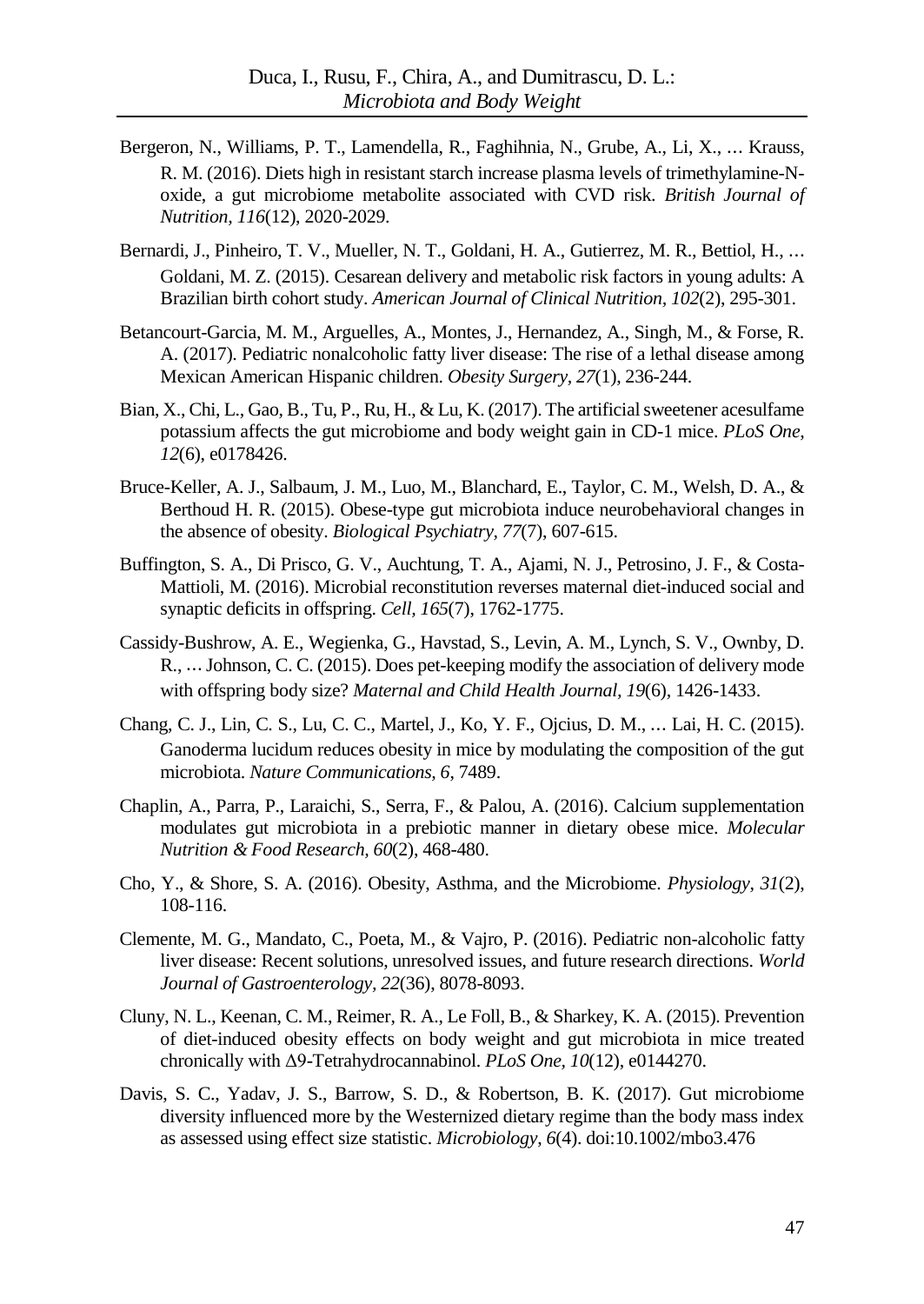- De Lorenzo, A., Costacurta, M., Merra, G., Gualtieri, P., Cioccoloni, G., & Marchetti, M., ⋯ Di Renzo, L. (2017). Can psychobioticsintake modulate psychological profile and body composition of women affected by normal weight obese syndrome and obesity? A double blind randomized clinical trial. *Journal of Translational Medicine, 15*(1), 135.
- Economopoulos, K. P., Ward, N. L., Phillips, C. D., Teshager, A., Patel, P., & Mohamed, M., … Hodin, R. A. (2016). Prevention of antibiotic-associated metabolic syndrome in mice by intestinal alkaline phosphatase. *Diabetes, Obesity and Metabolism, 18*(5), 519-527.
- Ejtahed, H. S., Soroush, A. R., Angoorani, P., Larijani, B., & Hasani-Ranjbar, S. (2016). Gut microbiota as a target in the pathogenesis of metabolic disorders: A new approach to novel therapeutic agents. *Hormone and Metabolic Research, 48*(6), 349-358.
- Emoto, T., Yamashita, T., Sasaki, N., Hirota, Y., Hayashi, T., So, A., ⋯ Hirata, K. (2016). Analysis of gut microbiota in coronary artery disease patients: A possible link between gut microbiota and coronary artery disease*. Journal of Atherosclerosis and Thrombosis, 23*(8), 908-921.
- Gallagher, E. J., & LeRoith, D. (2015). Obesity and diabetes: The increased risk of cancer and cancer-related mortality. *Physiological Reviews, 95*(3), 727-748.
- Garcia-Mazcorro, J. F., Ivanov, I., Mills, D. A., & Noratto, G. (2016). Influence of wholewheat consumption on fecal microbial community structure of obese diabetic mice. *PeerJ, 4,* e1702.
- Garidou, L., Pomié, C., Klopp, P., Waget, A., Charpentier, J., Aloulou, M., ⋯ Burcelin, R. (2015). The gut microbiota regulates intestinal CD4 T cells expressing RORγt and controls metabolic disease. *Cell Metabolism, 22*(1), 100-112.
- Ghazalpour, A., Cespedes, I., Bennett, B. J., & Allayee, H. (2016). Expanding role of gut microbiota in lipid metabolism. *Current Opinion in Lipidology, 27*(2), 141-147.
- Goni, L., Cuervo, M., Milagro, F. I., & Martínez, J. A. (2016). Future perspectives of personalized weight loss interventions based on nutrigenetic, epigenetic, and metagenomic data. *Journal of Nutrition, 146*(4), 905S-912S.
- Gooda Sahib Jambocus, N., Saari, N., Ismail, A., Khatib, A., Mahomoodally, M. F., & Abdul Hamid, A. (2016). An investigation into the antiobesity effects of morinda citrifolia l. leaf extract in high fat diet induced obese rats using a 1H NMR metabolomics approach. *Journal of Diabetes Research,* 2391592.
- Harada, N., Hanaoka, R., Hanada, K., Izawa, T., Inui, H., & Yamaji, R. (2016). Hypogonadism alters cecal and fecal microbiota in male mice. *Gut Microbes*, *7*(6), 533- 539.
- Harada, N., Hanaoka, R., Horiuchi, H., Kitakaze, T., Mitani, T., Inui, H., & Yamaji, R. (2016). Castration influences intestinal microflora and induces abdominal obesity in high-fat diet-fed mice. *Scientific Reports, 6,* 23001.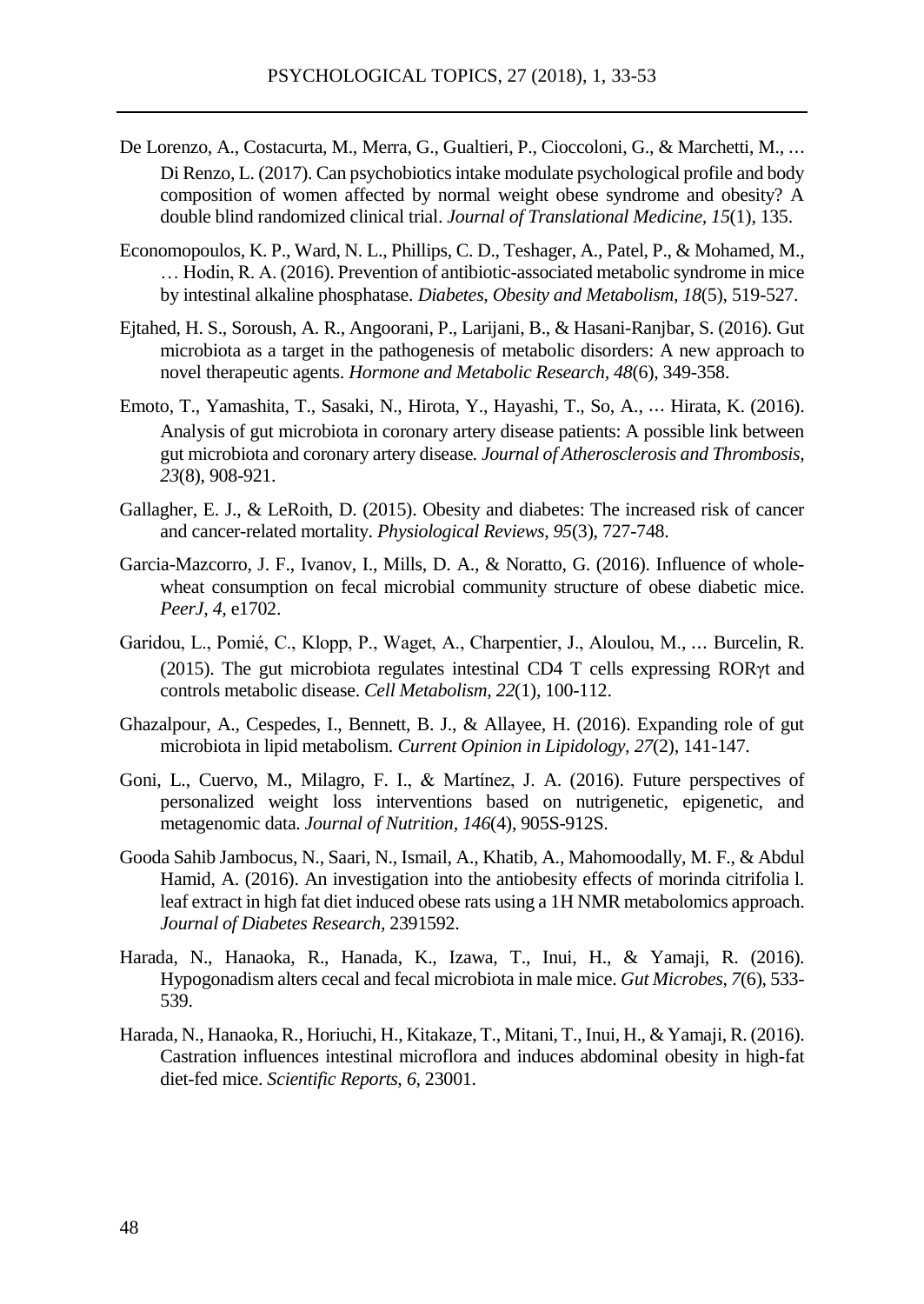- Hartmann, P., Seebauer, C. T., Mazagova, M., Horvath, A., Wang, L., Llorente, C., ⋯ Schnabl, B. (2016). Deficiency of intestinal mucin-2 protects mice from diet-induced fatty liver disease and obesity. *American Journal of Physiology-Gastrointestinal and Liver Physiology, 310*(5), G310-22.
- He, C., Yang, Z., Cheng, D., Xie, C., Zhu, Y., Ge, Z., … Lua, N. (2016). Helicobacter pylori infection aggravates diet-induced insulin resistance in association with gut microbiota of mice. *EBioMedicin, 12*, 247-254.
- Ignacio, A., Fernandes, M. R., Rodrigues, V. A., Groppo, F. C., Cardoso, A. L., Avila-Campos, M. J., & Nakano, V. (2016). Correlation between body mass index and faecal microbiota from children. *Clinical Microbiology and Infection, 22*(3), 258, e1-8.
- Jayasinghe, T. N., Chiavaroli, V., & Holland, D. J. (2016). The new era of treatment for obesity and metabolic disorders: Evidence and expectations for gut microbiome transplantation. *Frontiers in Cellular and Infection Microbiology, 6*(15), 1-11.
- Jiang, T., Gao, X., Wu, C., Tian, F., Lei, Q., Bi, J., ⋯ Wang, X. (2016). Apple-derived pectin modulates gut microbiota, improves gut barrier function, and attenuates metabolic endotoxemia in rats with diet-induced obesity. *Nutrients, 8*(3), 126.
- Kang, C., Wang, B., Kaliannan, K., Wang, X., Lang, H., Hui, S., … Mi, M. (2017). Gut microbiota mediates the protective effects of dietary capsaicin against chronic low-grade inflammation and associated obesity induced by high-fat diet. *mBio, 8*(4), e00900-17.
- Kasai, C., Sugimoto, K., Moritani, I., Tanaka, J., Oya, Y., Inoue, H., ⋯ Takase, K. (2015). Comparison of the gut microbiota composition between obese and non-obese individuals in a Japanese population, as analyzed by terminal restriction fragment length polymorphism and next-generation sequencing. *BMC Gastroenterol*ogy, *15*, 100.
- Kentish, S.J., & Page, A.J. (2015). The role of gastrointestinal vagal afferent fibres in obesity. *Journal of Physiology, 593*(4), 775-786.
- Kieffer D. A., Piccolo, B. D., Marco, M. L., Kim, E. B., Goodson, M. L., Keenan, M. J., … Adams, S. H. (2016). Obese mice fed a diet supplemented with enzyme-treated wheat bran display marked shifts in the liver metabolome concurrent with altered gut bacteria. *Journal of Nutrition, 146*(12), 2445-2460.
- Koh, J. C., Loo, W. M., Goh, K. L., Sugano, K., Chan, W. K., Chiu, W. Y., … Dan, Y. Y. (2016). Asian consensus on the relationship between obesity and gastrointestinal and liver diseases. *Journal of Gastroenterology and Hepatology, 31*(8), 1405-1413.
- Kulecka, M., Paziewska, A., Zeber-Lubecka, N., Ambrozkiewicz, F., Kopczynski, M., Kuklinska, U., … Ostrowski, J. (2016). Prolonged transfer of feces from the lean mice modulates gut microbiota in obese mice. *Nutrition & Metabolism, 13*(1), 57.
- Li, Q., Lauber, C. L., Czarnecki-Maulden, G., Pan, Y., & Hannah, S. S. (2017). Effects of the dietary protein and carbohydrate ratio on gut microbiomes in dogs of different body conditions. m*Bio, 8*(1), e01703-16.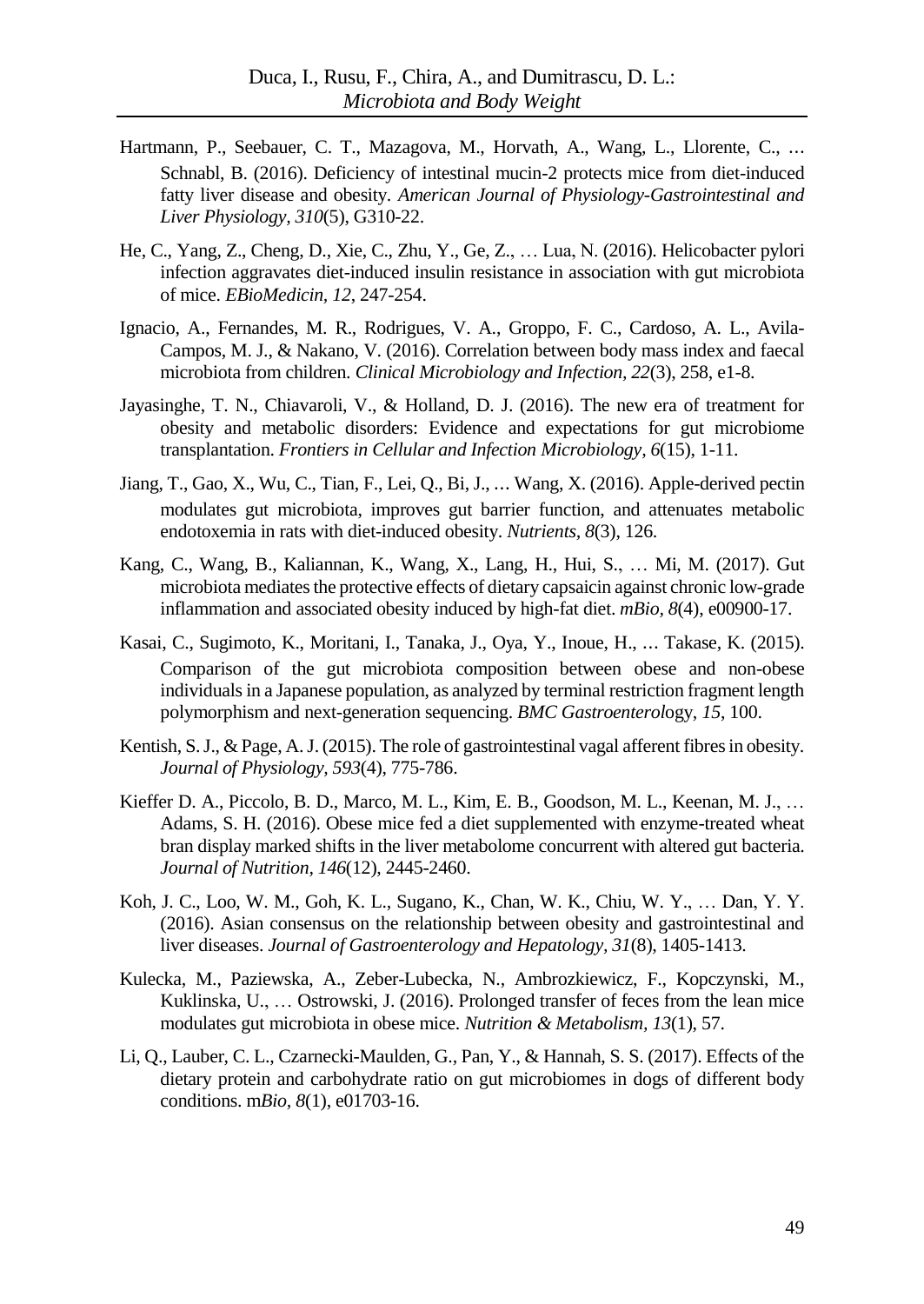- Li, R., Wang, H., Shi, Q., Wang, N., Zhang, Z., Xiong, C., … Jiang, Q. (2017). Effects of oral florfenicol and azithromycin on gut microbiota and adipogenesis in mice. *PLoS One, 12*(7), e0181690.
- Mar Rodríguez, M., Pérez, D., Javier Chaves, F., Esteve, E., Marin-Garcia, P., Xifra, G., … Fernández Real, J. M. (2015). Obesity changes the human gut mycobiome. *Scientific Reports, 5*, 14600.
- Mayorga Reyes, L., González Vázquez, R., Cruz Arroyo, S. M., Melendez Avalos, A., Reyes Castillo, P. A., Chavaro Pérez, D. A., … Azaola Espinosa, A. (2016). Correlation between diet and gut bacteria in a population of young adults. *International Journal of Food Sciences and Nutrition, 67*(4), 470-478.
- McGavigan, A. K., Henseler, Z. M., Garibay, D., Butler, S. D., Jayasinghe, S., Ley, R. E., … Cummings, B. P. (2017). Vertical sleeve gastrectomy reduces blood pressure and hypothalamic endoplasmic reticulum stress in mice. *Disease Models & Mechanisms, 10*(3), 235-243.
- Menni, C., Jackson, M. A., Pallister, T., Steves, C. J., Spector, T. D., & Valdes, A. M. (2017). Gut microbiome diversity and high-fibre intake are related to lower long-term weight gain. *International Journal of Obesity, 41*(7), 1099-1105.
- Miller, L. M., Lampe, J. W., Newton, K. M., Gundersen, G., Fuller, S., Reed, S. D., & Frankenfeld, C. L. (2017). Being overweight or obese is associated with harboring a gut microbial community not capable of metabolizing the soy isoflavone daidzein to Odesmethylangolensin in peri- and post-menopausal women. *Maturitas*, *99*, 37-42.
- Mishra, A. K., Dubey, V., & Ghosh, A. R. (2016). Obesity: An overview of possible role(s) of gut hormones, lipid sensing and gut microbiota. *Metabolism, 65*(1), 48-65.
- Moreno-Indias, I., Sánchez-Alcoholado, L., Pérez-Martínez, P., Andrés-Lacueva, C., Cardona, F., Tinahones, F., & Queipo-Ortuño, M. I. (2016). Red wine polyphenols modulate fecal microbiota and reduce markers of the metabolic syndrome in obese patients. *Food & Function, 7*(4), 1775-1787.
- Mueller, N. T., Shin, H., Pizoni, A., Werlang, I. C., Matte, U., Goldani, M. Z., … Dominguez-Bello, M. G. (2016). Birth mode-dependent association between pre-pregnancy maternal weight status and the neonatal intestinal microbiome. *Scientific Reports, 6*, 23133.
- Nehra, V., Allen, J. M., Mailing, L.J., Kashyap, P. C., & Woods, J. A. (2016). Gut microbiota: Modulation of host physiology in obesity. *Physiology*, *31*(5), 327-335.
- Neuman, H., & Koren, O. (2017). The pregnancy microbiome. *Nestle Nutrition Institute Workshop Series, 88*, 1-9.
- Noble, E. E., Hsu, T. M., Jones, R. B., Fodor, A. A., Goran, M. I., & Kanoski, S. E. (2017). Early-life sugar consumption affects the rat microbiome independently of obesity. *Journal of Nutrition, 147*(1), 20-28.
- Oh, T. J., Ahn, C. H., & Cho, Y. M. (2016). Contribution of the distal small intestine to metabolic improvement after bariatric/metabolic surgery: Lessons from ileal transposition surgery. *Journal of Diabetes Investigation, 7*(Suppl 1), 94-101.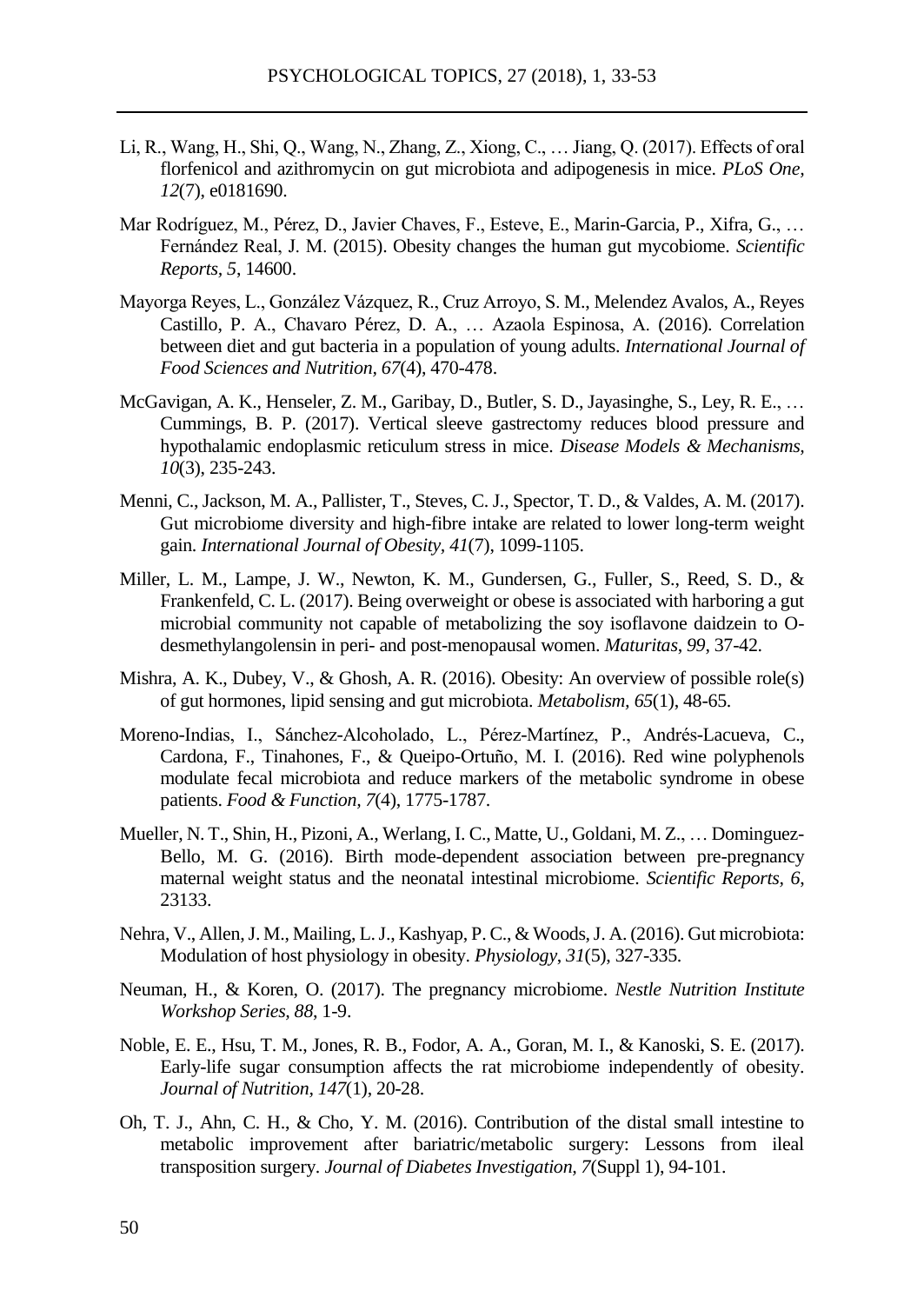- Palleja, A., Kashani, A., Allin, K. H., Nielsen, T., Zhang, C., Li, Y., … Arumugam, M. (2016). Roux-en-Y gastric bypass surgery of morbidly obese patients induces swift and persistent changes of the individual gut microbiota. *Genome Medicine, 8*(1), 67.
- Park, H. J., Lee, S. E., Kim, H. B., Isaacson, R. E., Seo, K. W., & Song, K. H. (2015). Association of obesity with serum leptin, adiponectin, and serotonin and gut microflora in beagle dogs. *Journal of Veterinary Internal Medicine, 29*(1), 43-50.
- Paul, H. A., Bomhof, M. R., & Vogel, H. J. (2016). Diet-induced changes in maternal ghut microbiota and metabolomic profiles influence programming of offspring obesity risk in rats. *Scientific Reports, 12*(6), 20683, 1-14.
- Perry, R.J., Peng, L., Barry, N. A., Cline, G. W., Zhang, D., & Cardone, R. L. (2016). Acetate mediates a microbiome-brain-β-cell axis to promote metabolic syndrome. *Nature, 534*(7606), 213-217.
- Prescott, S. L. (2016). Early nutrition as a major determinant of 'immune health': Implications for allergy, obesity and other noncommunicable diseases. *Nestle Nutrition Institute Workshop Series, 85*, 1-17.
- Radilla-Vázquez, R. B., Parra-Rojas, I., Martínez-Hernández, N. E., Márquez-Sandoval, Y. F., Illades-Aguiar, B., & Castro-Alarcón, N. (2016). Gut microbiota and metabolic endotoxemia in young obese Mexican subjects. *Obesity Facts, 9*(1), 1-11.
- Rajpal, D. K., Klein, J. L., Mayhew, D., Boucheron, J., Spivak, A. T., Kumar, V., … Brown, J. R. (2015). Selective spectrum antibiotic modulation of the gut microbiome in obesity and diabetes rodent models. *PLoS One, 10*(12), e0145499.
- Saad, M. J., Santos, A., & Prada, P. O. (2016). Linking gut microbiota and inflammation to obesity and insulin resistance. *Physiology*, *31*(4), 283-293.
- Santos, R. M., & Lima, D. R. (2016). Coffee consumption, obesity and type 2 diabetes: A mini-review. *European Journal of Nutrition, 55*(4), 1345-1358.
- Schneeberger, M., Everard, A., Gómez-Valadés, A. G., Matamoros, S., Ramírez, S., Delzenne, N. M., … Cani, P. D. (2015). Akkermansia muciniphila inversely correlates with the onset of inflammation, altered adipose tissue metabolism and metabolic disorders during obesity in mice. *Scientific Reports, 5*, 16643.
- Song, H., Chu, Q., Yan, F., Yang, Y., Han, W., & Zheng, X. (2016). Red pitaya betacyanins protects from diet-induced obesity, liver steatosis and insulin resistance in association with modulation of gut microbiota in mice. *Journal of Gastroenterology and Hepatolology, 31*(8), 1462-1469.
- Tung, Y. C., Lin, Y. H., Chen, H. J., Chou, S. C., Cheng, A. C., Kalyanam, N., … Pan, M. H. (2016). Piceatannol exerts anti-obesity effects in C57BL/6 mice through modulating adipogenic proteins and gut microbiota. *Molecules*, *21*(11), 1419.
- Wanchai, K., Pongchaidecha, A., Chatsudthipong, V., Chattipakorn, S. C., Chattipakorn, N., & Lungkaphin, A. (2017). Role of gastrointestinal microbiota on kidney injury and the obese condition. *American Journal of the Medical Sciences, 353*(1), 59-69.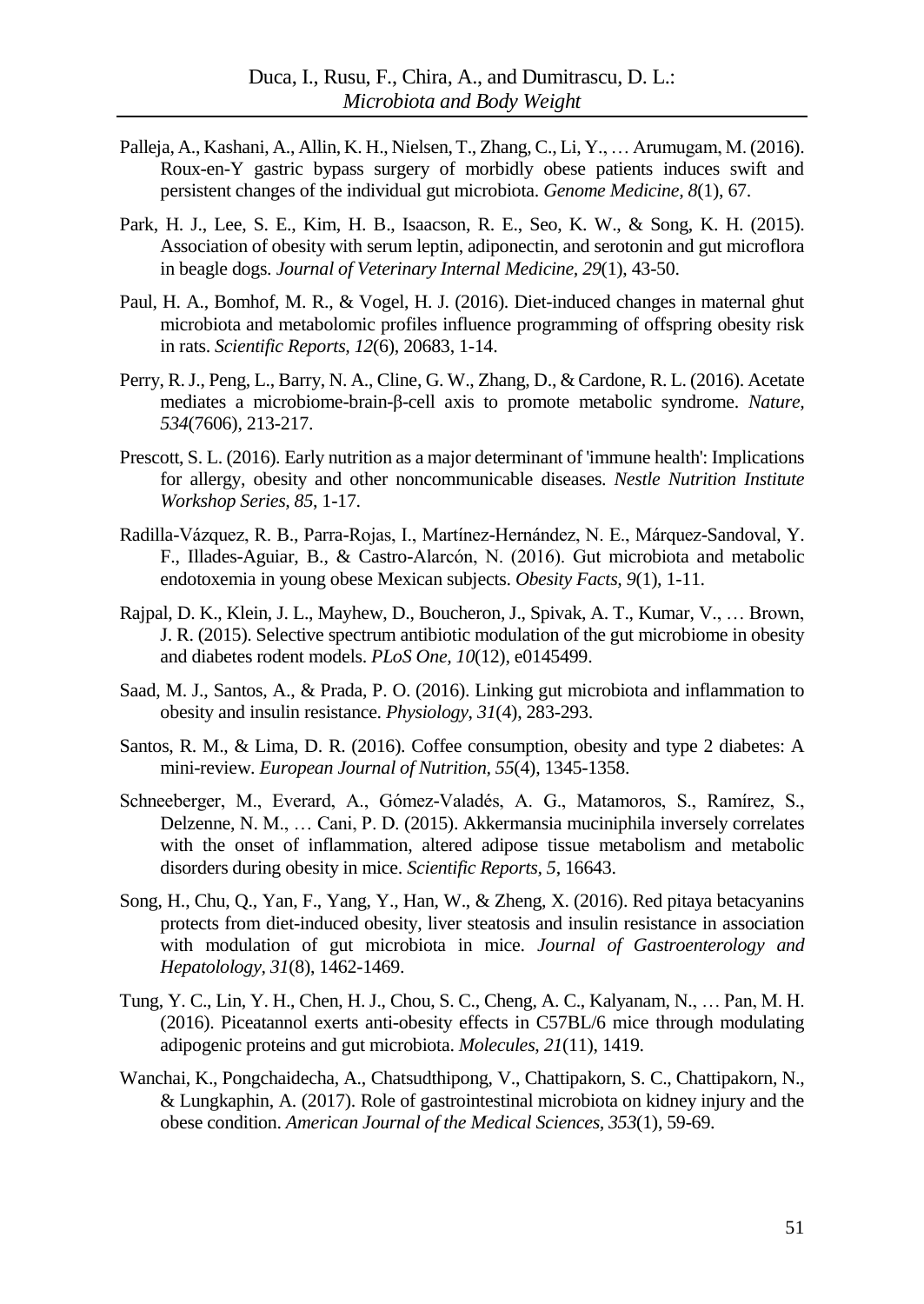- Wang, J., Tang, H., Wang, X., Zhang, X., Zhang, C., Zhang, M., … Shen, J. (2016). The structural alteration of gut microbiota in low-birth-weight mice undergoing accelerated postnatal growth. *Scientific Reports, 6,* 27780.
- Wang, L., Zeng, B., Zhang, X., Liao, Z., Gu, L., Liu, Z., … Fang, X. (2016). The effect of green tea polyphenols on gut microbial diversity and fat deposition in C57BL/6J HFA mice. *Food & Function, 7*(12), 4956-4966.
- Wegielska, I., & Suliburska, J. (2016). The role of intestinal microbiota in the pathogenesis of metabolic diseases. *Acta Scientiarum Polonorum Technologia Alimentaria, 15*(2), 201-211.
- Welly, R. J., Liu, T. W., Zidon, T. M., Rowles, J. L., Park, Y. M., Smith, T. N., … Vieira-Potter, V. J. (2016). Comparison of diet versus exercise on metabolic function and gut microbiota in obese rats. *Medicine and Science in Sports and Exercise, 48*(9), 1688- 1698.
- Xie, Z. M., Zhou, T., Liao, H. Y., Ye, Q., Liu, S., Qi, L., … Pei, X-F. (2015). Effects of Ligustrum robustum on gut microbes and obesity in rats. *World Journal of Gastroenterology, 21*(46), 13042-13054.
- Xu, P., Hong, F., Wang, J., Cong, Y., Dai, S., Wang, S., … Zhai, Y. (2017). Microbiome remodeling via the montmorillonite adsorption-excretion axis prevents obesity-related metabolic disorders. *EBioMedicine*, *16,* 251-261.
- Yadav, H., Jain, S., & Nagpal, R. (2016). Increased fecal viral content associated with obesity in mice. *World Journal of Diabetes, 7*(15), 316-320.
- Yan, X., Feng, B., Li, P., Tang, Z., & Wang, L. (2016). Microflora disturbance during progression of glucose intolerance and effect of sitagliptin: An animal study. *Journal of Diabetes Research,* 2093171.
- Ziętak, M., Chabowska-Kita, A., & Kozak, L. P. (2017). Brown fat thermogenesis: Stability of developmental programming and transient effects of temperature and gut microbiota in adults. *Biochimie, 134*, 93-98.
- Zhang, X., Zhao, Y., Xu, J., Xue, Z., Zhang, M., Pang, X., … Zhao, L. (2015). Modulation of gut microbiota by berberine and metformin during the treatment of high-fat diet-induced obesity in rats. *Scientific Reports, 5*, 14405.
- Zschocke, A. K. (2016). Microbiome and winter flab. *Deutsche Medizinische Wochenschrift, 141*(25), 1823-1827.